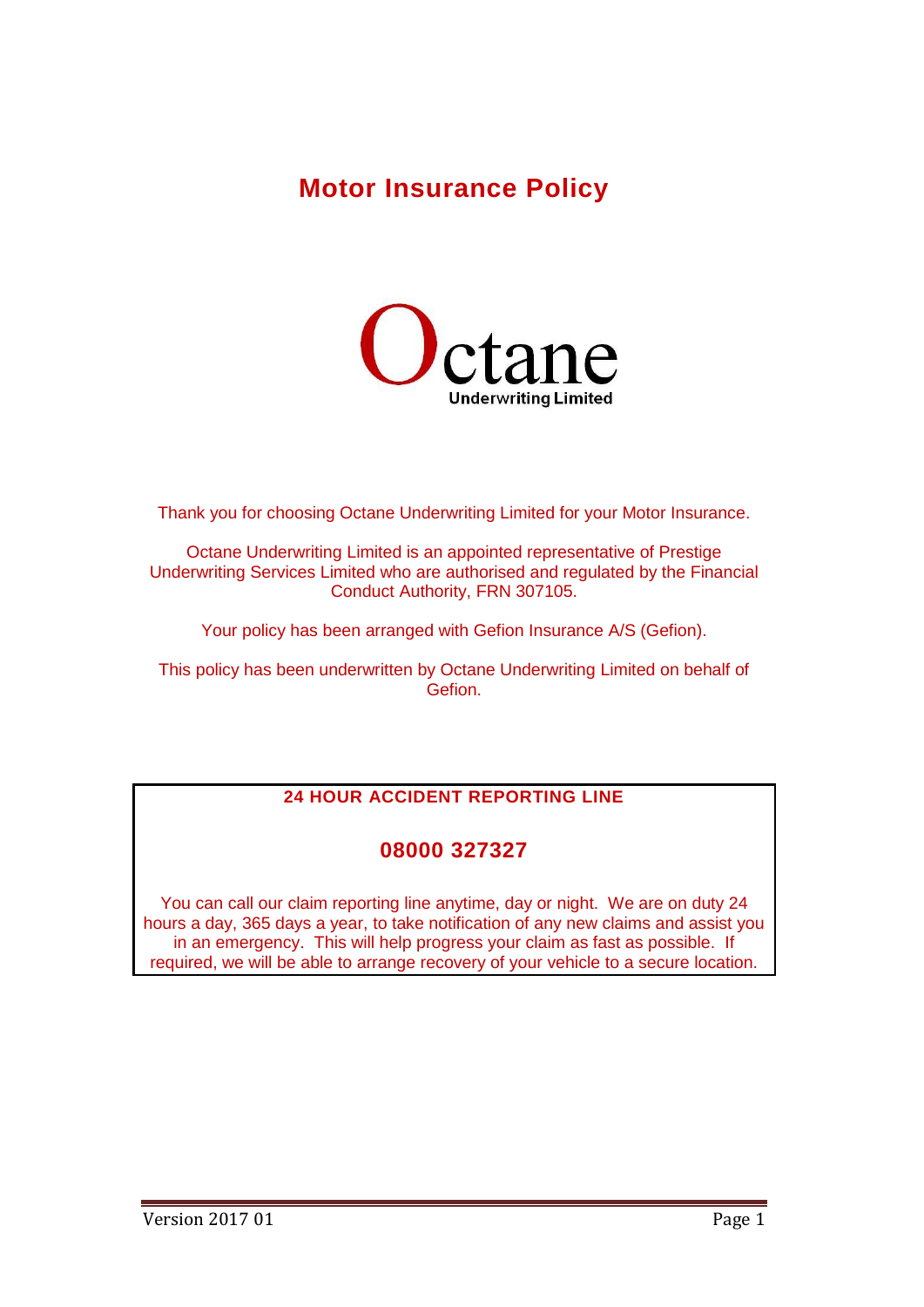## **General definitions and interpretation**

The following words will have the same meaning attached each time they appear in this **policy** in **bold** type face.

#### **Articulated Vehicle**

A goods carrying vehicle made up of a power unit and one semi-trailer.

#### **Certificate of motor insurance**

Certificate of motor insurance means the certificate required by law to certify the existence of the minimum compulsory insurance

#### **Commercial Vehicle**

A vehicle which is manufactured and used for the carriage of goods.

#### **Endorsement**

An amendment to the terms of this insurance.

#### **Excess**

Excess means **your** contribution towards the payment of any claim in respect of each **insured vehicle**.

#### **Hazardous goods**

Hazardous goods means explosives, chemicals, chemical by-products, acids or any other goods of a generally dangerous or hazardous nature.

#### **Insured/you/your**

The person(s) or entity named in the **schedule** as the **insured**. In addition, any other named person and any person permitted by the current **certificate of motor insurance** to drive or use the **vehicle.**

#### **Insured section**

Insured section means a section of this **policy** that forms part of the insurance contract but only if made effective by the "Cover" stated in the **policy schedule.**

#### **Insured vehicle**

Insured **vehicle** means any car, motor cycle or commercial vehicle (including its standard accessories, spare parts or components fitted to it) mentioned by description, category or registration mark in the **schedule** and current **certificate of motor insurance.**

#### **Insurer/we/us**

Gefion Insurance A/S

#### **Market value**

Market value means the replacement value of the same make and model of **vehicle** of a similar age and condition and history as determined by reference to vehicle value publications. In the case of a Motor Trade policy, market value means Trade Market Value.

#### **Minibus**

Any motor vehicle constructed or adopted to carry more than 8 (eight) but not more than 16 (sixteen) passengers in addition to the driver.

#### **Period of insurance**

Period of insurance means the length of time covered by this insurance as shown on the **schedule**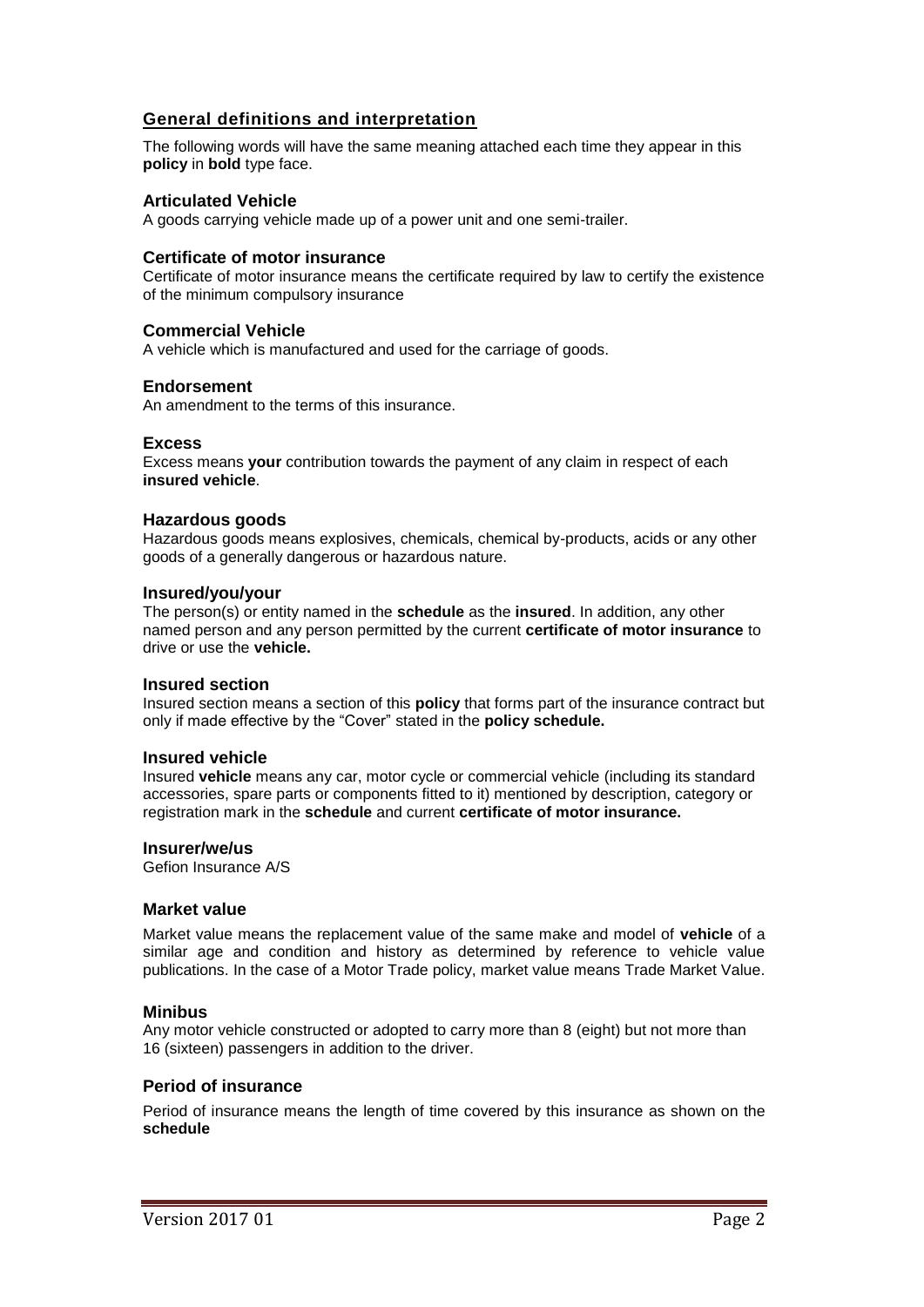## **Policy**

Policy means this document, the **schedule** and any **endorsements** attaching to this document or the **schedule** that will be considered part of the legal contract and any word or expression in bold type face on any of these documents will bear the specific meaning stated in these definitions.

#### **Private Car**

A private passenger vehicle with a maximum passenger carrying capacity of 9 persons including the driver, owned by and registered to a private individual, and covered under this **policy** as a family or domestic car and not as a commercial or business vehicle, or under a Motor Trade policy.

#### **Private Hire**

A car licensed by the local authority to be used for private hire for the carrying of passengers for hire or reward.

## **Public Hire**

A car licensed by the local authority to be used under a taxi or hackney carriage licence for the carriage of passengers for hire or reward.

## **Property**

Property means any tangible property other than the insured vehicle(s), including animals.

## **Proposal**

Proposal means an application to purchase motor insurance and the provision of any information relevant to such application supplied by or on behalf of the **insured**, in written form, prior to inception or renewal of the **policy**. Such information is deemed to include the completed proposal form or Statement of Fact and medical questionnaire, if applicable, and other relevant information that the **insurer** may require when considering the application or renewal thereof.

## **Road**

Road means any place that would be held to be a road for the purposes of any compulsory motor insurance legislation operative within the **territorial limits** defined in this **policy.**

## **Road Traffic Acts**

Road Traffic Acts means all acts, laws or Regulations which govern the driving or use of any motor vehicle in Great Britain, Northern Ireland, the Isle of Man and the Channel Islands.

#### **Schedule**

The document which gives details of the **insured, period of insurance, endorsements**  applicable, **excess(es)** and the cover provided by this insurance.

## **Special Type**

Any motor vehicle constructed to operate primarily as a tool and not designed for the carriage of goods or passengers.

#### **Taxi cab**

A purpose built vehicle having a separate compartment for the driver and passengers and not licensed to carry more than 7 (seven) passengers.

## **Territorial limits**

Territorial limits means Great Britain, Northern Ireland, the Isle of Man and the Channel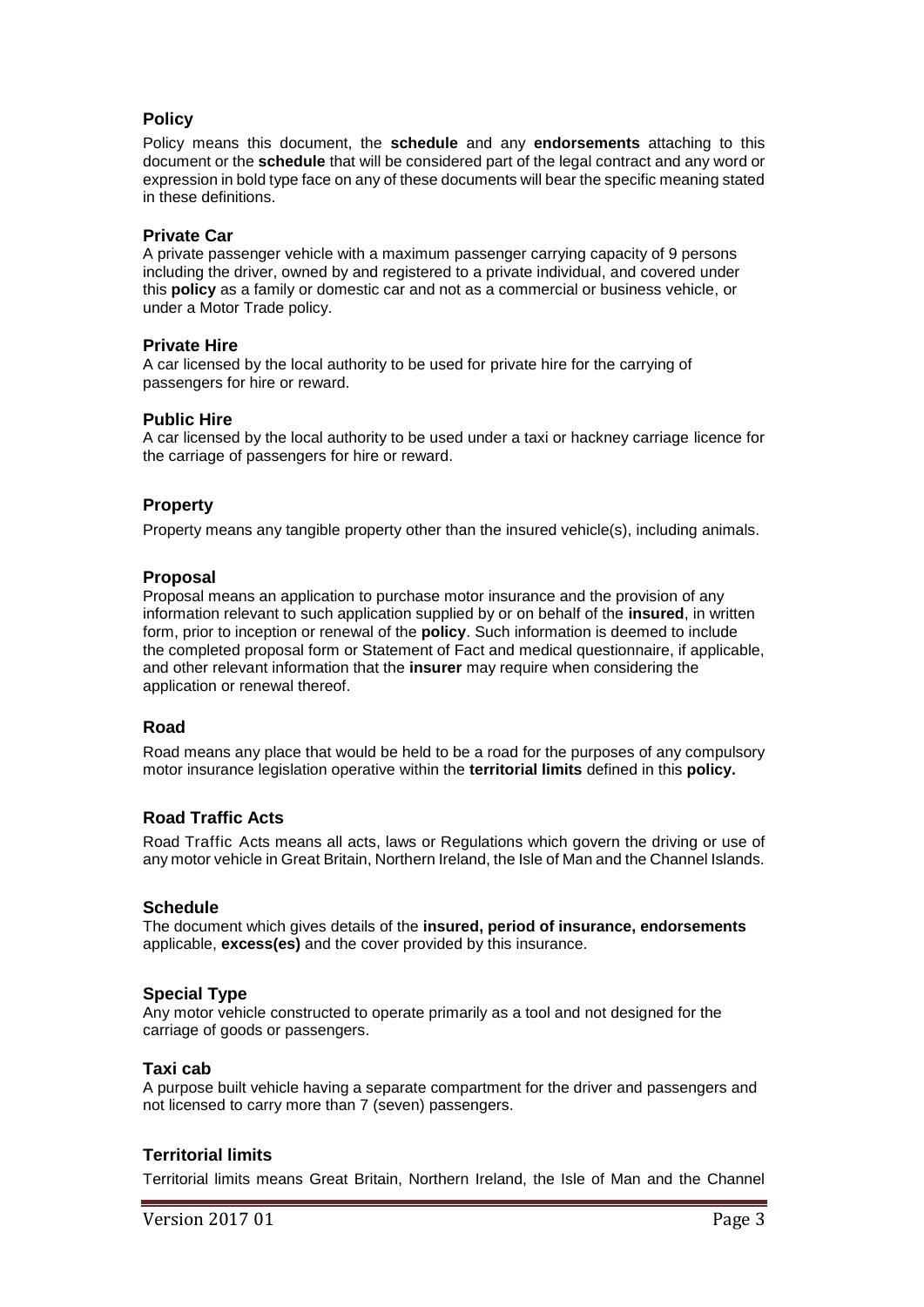Islands and during sea transit between ports in these areas including the processes of loading and unloading.

## **Trailer**

A trailer, semi-trailer or container used for goods carrying and constructed to be towed by a motor vehicle.

## **Vehicle**

The car(s), motor cycle(s) or commercial vehicle(s) described in the **schedule** and current **certificate of motor insurance.**

## **THE CONTRACT OF INSURANCE**

This is a contract between **you** and **us.** Please read this document, **your certificate of motor insurance** and **schedule** very carefully. If they are incorrect in any way, please tell **us** immediately.

**We** will insure **you**, provided that **you** pay the premium and subject to the terms, conditions, provisions and exceptions of this insurance against loss, damage or legal liability which may occur during any **period of insurance.** 

This contract is entered into on the basis that **you** have taken all reasonable care to answer all questions asked honestly, accurately and to the best of **your** knowledge and that any other information given either verbally or in writing by **you** or on **your** behalf at the time **you** applied for insurance is also complete and has been given honestly and to the best of **your** knowledge and belief. The information that **you** have given to **us** is shown on **your** signed proposal form, or statement of fact or statement of insurance but will also include further information given either verbally or in writing by **you** or on **your** behalf at the time **you** applied for insurance. **You** must therefore ensure that all information given to **us** is accurate. Failure to do so may invalidate **your** insurance.

If there are any changes to the facts presented in arranging this insurance **you** must inform **us** immediately. Amendments to this contract must be made and agreed in writing.

Nobody other than **you** (the Insured) and **us** (Gefion) has any rights that they can enforce under this contract except for those rights that they have under Road Traffic law in any country in which this insurance applies.

Unless **we** have agreed differently, this **policy** is subject to the law of England.

Signed for and on behalf of Gefion Insurance A/S.

David Murray, Managing Director, Octane Underwriting Limited

The registered office of the Insurer is

Gefion Insurance A/S Ostergade 10, 4, Copenhagen, Denmark, DK1 051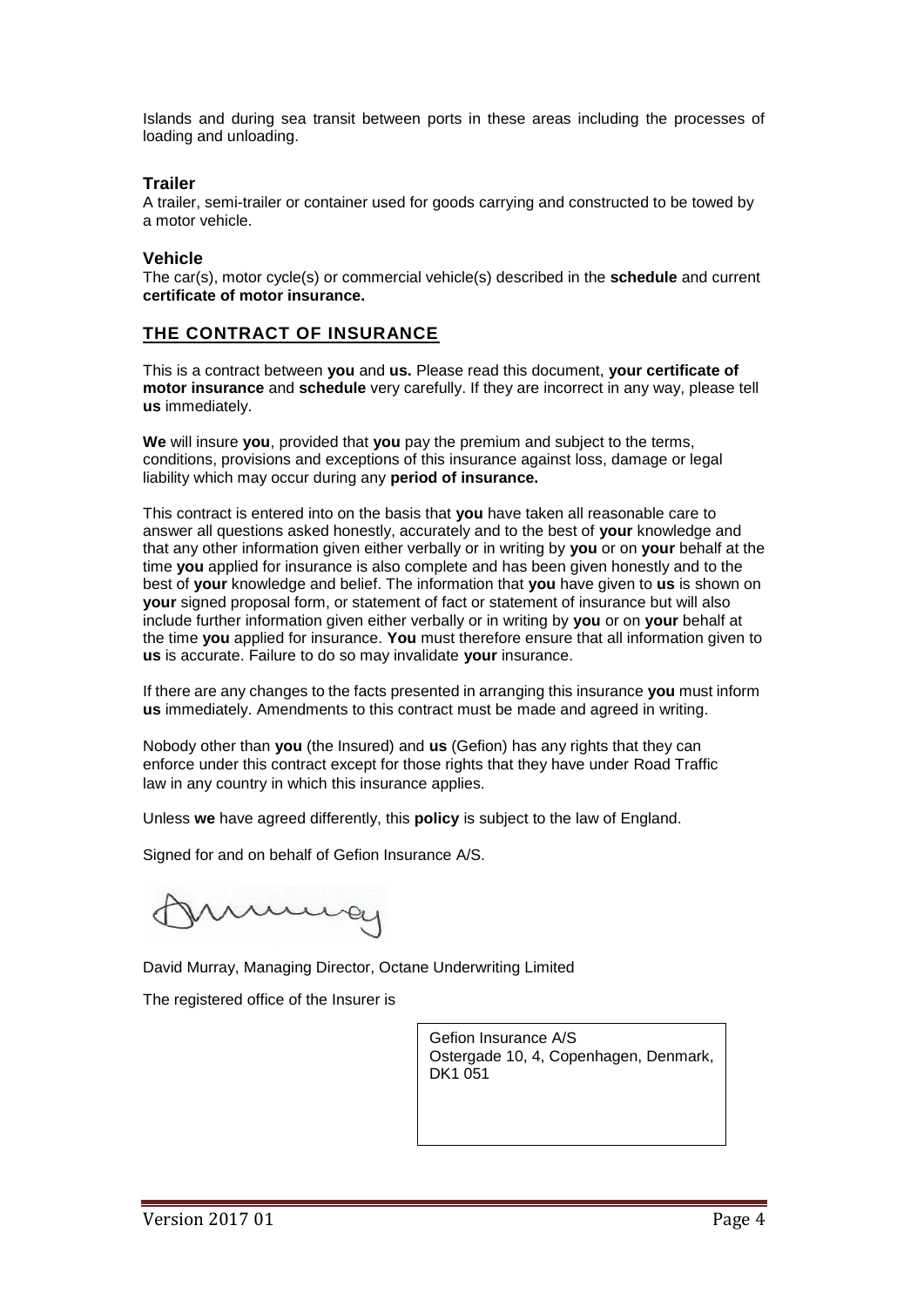## **Cooling off period**

Where the **insured** is a private individual or sole trader, including a partnership in England and Wales, then the **insured** has a right to cancel this **policy** during a period of fourteen days either from the day of purchase of the insurance, or the day on which **policy**  documentation was received, whichever is the later.

The **insured** must write to the broker or intermediary shown on the **schedule.** On receipt of the notice of cancellation and the **certificate of motor insurance, we** will refund any premiums paid less a charge of £44.00 (plus any incurred administration fees) or the pro rata charge for the period on cover provided (plus any incurred administration fees), whichever is the greater. A full refund of all sums paid will be allowed if the period of cover has not commenced.

## **1. Sections which apply**

The cover provided is shown in the current **schedule** that determines which **insured sections** of this **policy** apply. Clauses 5 – 8 apply to all **insured sections.**

| Cover                      | <b>Insured sections</b>                                                                         |
|----------------------------|-------------------------------------------------------------------------------------------------|
| Comprehensive              | All insured sections and clauses.                                                               |
| Third Party Fire and Theft | <b>Insured sections A, B (but loss or damage)</b><br>solely in respect of Fire or Theft) and C. |
| Third Party Only           | <b>Insured sections A and C.</b>                                                                |
| Fire and Theft Only        | <b>Insured section B</b> (but loss or damage solely<br>in respect of Fire or Theft).            |

## **2. Insured section A – Liability to others**

## **2.1 Liability cover**

- 2.1.1 **We** will insure **you** for all amounts which **you** may be legally liable to pay to any third party for damages and claimant's costs in respect of death or bodily injury to any person; and for damage to any **property** resulting from an accident involving the **insured vehicle,** including loading or unloading**. We** will also indemnify:
- 2.1.2 at **your** request any passenger or person (other than the person driving) whilst travelling in or getting into or out of the **insured vehicle;**
- 2.1.3 the owner of the **insured vehicle** as though they were the **insured;**
- 2.1.4 following the death of anyone covered under this insurance, that person's legal representative for any liability incurred by that person.

## **2.2 Liability costs and expenses**

If **we** think it necessary **we** will pay:

#### 2.2.1 **Defence expenses**

legal fees and costs incurred in dealing with or defending any action at law by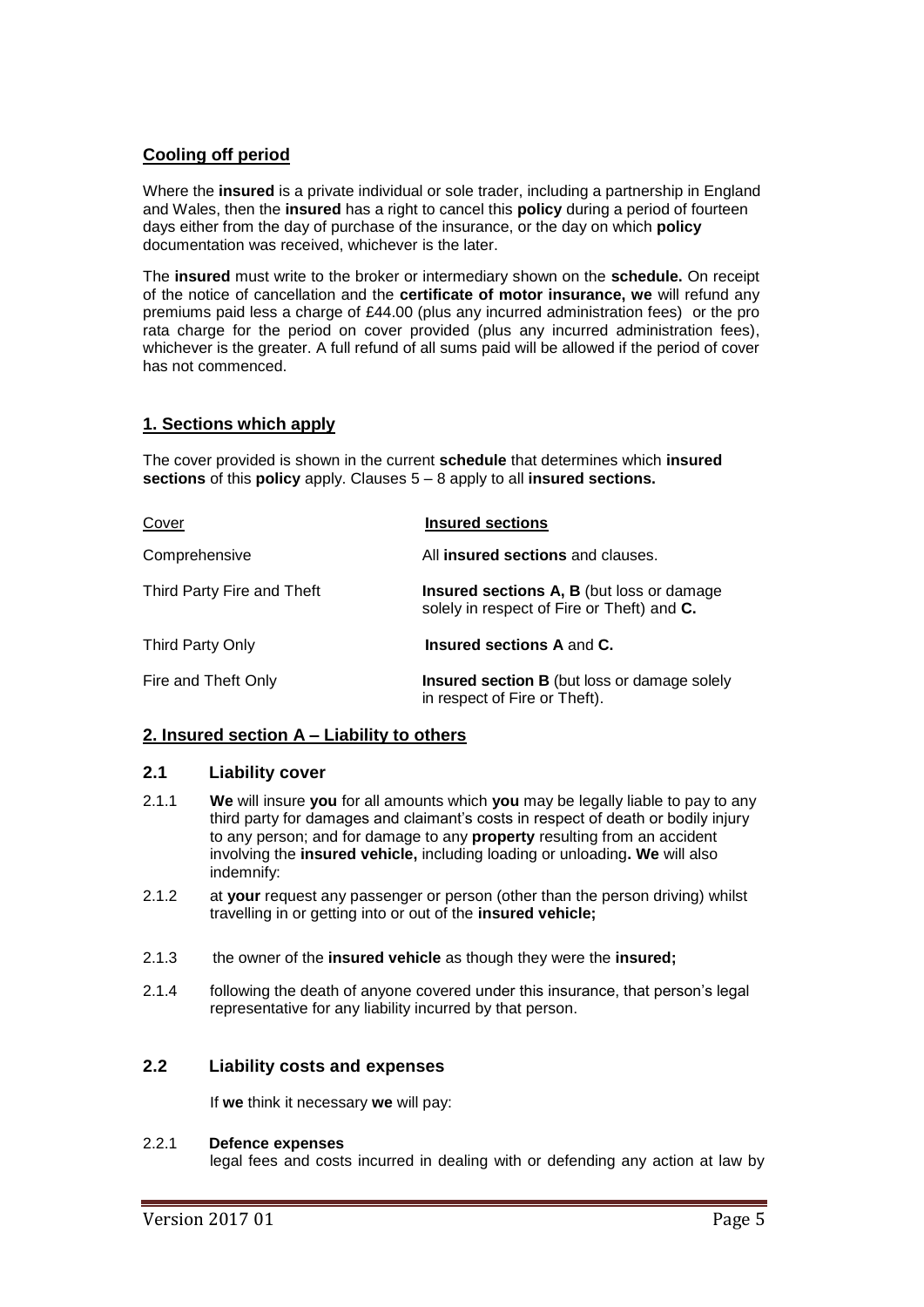which damages in respect of death, bodily injury or damage are claimed against any person covered by this insurance;

#### 2.2.2 **Fatal inquiry expenses**

solicitors' fees for representation at any Coroner's inquest or fatal inquiry in respect of such accident or for defending in any criminal proceedings relating to such accident.

#### 2.2.3 **Manslaughter defence expenses**

legal expenses in respect of any proceedings taken against a person covered under this insurance for manslaughter, or reckless or dangerous driving causing death, in respect of his or her driving at the time of the accident.

## **2.3 Emergency medical treatment costs**

**We** will indemnify **you** for liability under the **Road Traffic Acts** or any other legislation applicable to motor insurance for emergency treatment fees arising out of an accident.

## **2.4 Extensions to liability cover**

#### 2.4.1 **Principals**

In the same terms in which **we** insure **you** under this section, **we** will extend cover to include any liability assumed by **you** in connection with the **insured vehicle** under any contract with a principal, provided that

- a) **we** shall not be liable for death or bodily injury or loss or damage arising out of the negligence or other default of the Principal or his servants or agents;
- b) such Principal is not entitled to indemnity under any other Insurance; and
- c) **we** shall have the sole conduct of any claim arising under the terms of this Section.

## 2.4.2 **Third party contingent liability**

In the same way as **we** insure the **insured vehicle** under this section **we** will also insure **you** when, without **your** knowledge or consent, **your** employee is using a **vehicle** other than **your** vehicle for **your** business, but **we** will not insure **you** if there is any other insurance covering the same liability.

#### 2.4.3 **Towing**

**We** will indemnify the **insured** for liability arising from an accident caused by the towing of a **trailer** or disabled mechanically propelled vehicle by the **insured vehicle** except that **we** shall not be liable:

- a) for damage to the **trailer** or disabled mechanically propelled vehicle being towed nor for any load carried in or on it;
- b) if the disabled mechanically propelled vehicle is being towed for hire or reward.

#### 2.4.4 **Trailers**

**We** will indemnify the **insured** for liability arising from an accident involving a **trailer** owned by or in the custody or control of the **insured** when detached from the **insured vehicle** and out of use but remaining on the **insured's** premises or while temporarily detached from the **insured vehicle** during the course of a journey, provided that full details of such **trailer** have been given to and accepted by **us**.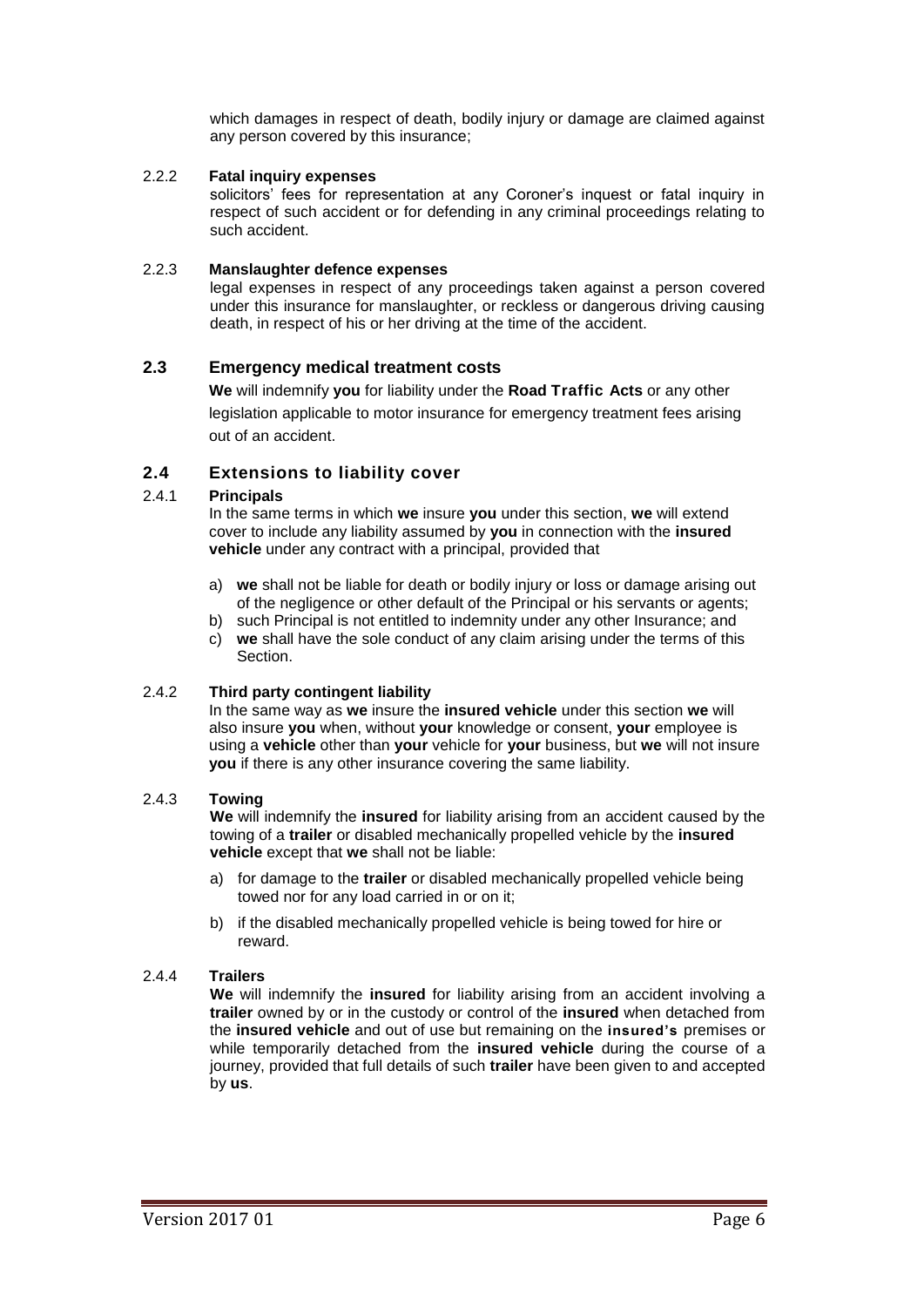## **2.5 Liability limitations and exclusions**

#### 2.5.1 **Cumulative limit of indemnity – property damage**

**We** shall not be liable to pay any amount more than:

- a) £2,000,000 in respect of any one accident or series of accidents arising out of one event for damage to **property** arising out of use of any **insured vehicle** not being a **Private Car;**
- b) £20,000,000 in respect of any one accident or series of accidents arising out of one event for damage to **property** arising out of use of any **Private Car.**

## 2.5.2 **Costs – property damage claims**

The most **we** will pay in costs for any one property damage claim or series of property damage claims arising out of any one event is £5,000,000.

#### 2.5.3 **Fines, penalties**

This insurance does not cover liability for fines, penalties, punitive or exemplary damages.

#### 2.5.4 **Injury from employment**

This insurance does not cover liability for the death of or bodily injury to any person arising out of and in the course of that person's employment by any person entitled to indemnity under this **insured section A,** except in so far as may be required by the **Road Traffic Acts** or any applicable UK or EU law or directive.

#### 2.5.5 **Injury to the driver**

This insurance does not cover liability for the death of or bodily injury to any person driving the **insured vehicle** or in charge of it for the purpose of driving it.

#### 2.5.6 **Loading and unloading an insured vehicle**

This insurance does not cover liability for death, bodily injury or damage caused or arising beyond the limits of any carriageway or thoroughfare in connection with the:

- a) bringing of the load to the **insured vehicle** for loading thereon; or
- b) taking away of the load from the **insured vehicle** after unloading.

#### 2.5.7 **Property owned or in custody**

This insurance does not cover liability for loss of or damage to:

- a) any premises belonging to or occupied by the **insured** or any other person entitled to or claiming indemnity under this **insured section A** or any fixtures and fittings therein;
- b) any other **property** owned by or in the custody or control of the **insured** or any other person entitled to or claiming indemnity under this **insured section A;**
- c) any **property** or load being conveyed by the **insured vehicle** or any **trailer**  owned by or in the care of the **insured** or any other person entitled to or claiming indemnity under this **insured section A;**

except in so far as may be required by the **Road Traffic Acts** but in any event not for any amount more than the minimum requirements thereunder.

### 2.5.8 **Unlicenced drivers**

We will not be liable under this section of the policy if a person who was not driving makes a claim and he/she knew that the person driving did not hold a valid driving licence.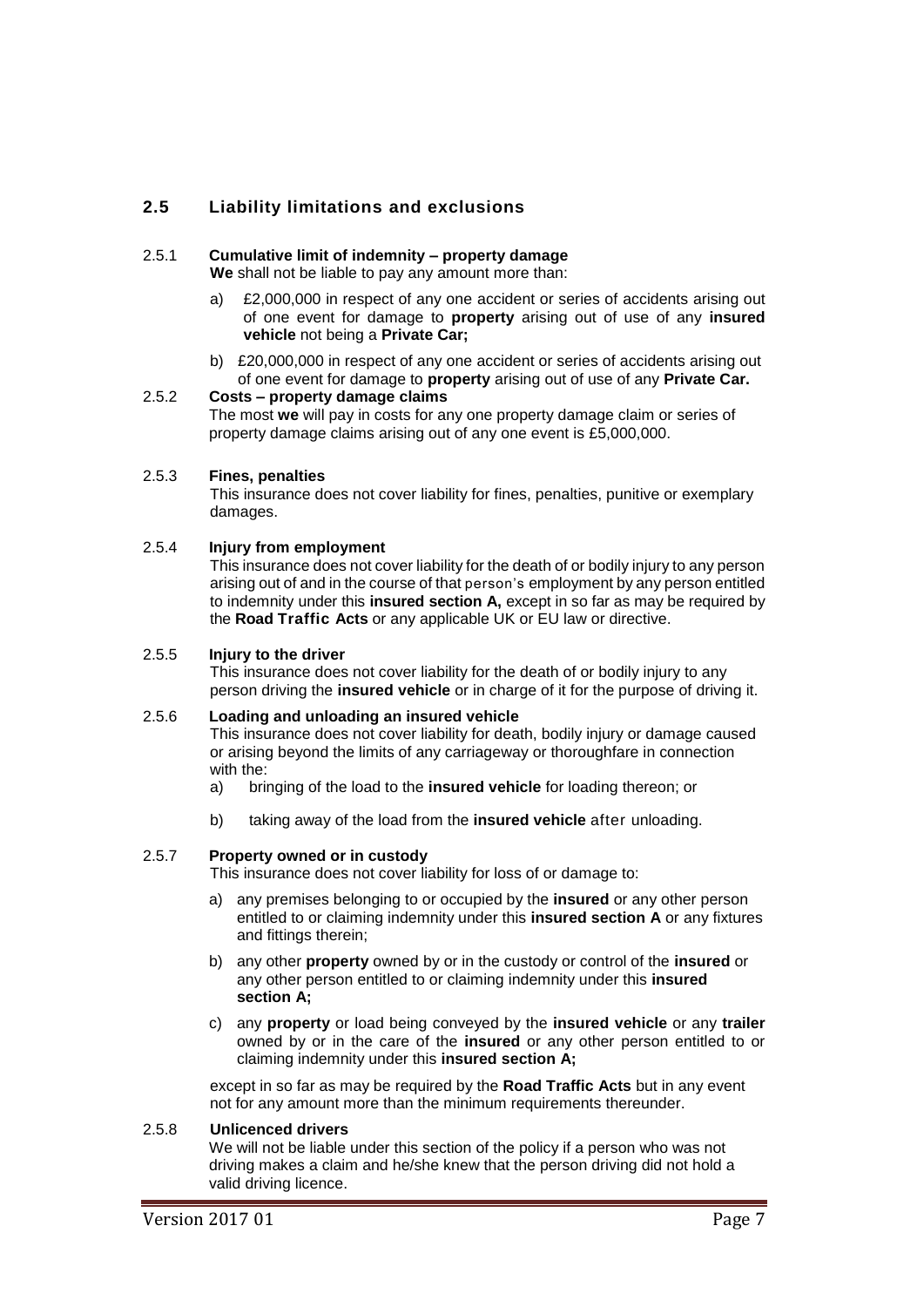## **3. Insured section B – Loss or damage to the insured vehicle**

## **3.1 Loss or damage cover**

If the **insured vehicle** is lost, stolen or damaged by:

- 3.1.1 accidental damage including malicious damage but excluding malicious damage by anyone employed by the **insured;** or
- 3.1.2 fire, self-ignition, lightning or explosion but excluding damage to that part where the fire originates; or
- 3.1.3 theft or attempted theft excluding obtaining **property** by deception; or

## 3.1.4 frost;

then **we** will pay at **our** option:

- a) the reasonable cost of repairing any damage to the **insured vehicle** within its **market value;** or
- b) the **market value** if the **insured vehicle** is damaged beyond economical repair; or
- c) the cost of replacing the **insured vehicle,** or any part of it which has been lost or damaged, with one of a similar type and in similar condition; and
- d) the reasonable costs of protection and removal of the **insured vehicle** to the nearest suitable repairers if it is disabled as a result of the damage; and
- e) the reasonable cost of delivery to the **insured** in the United Kingdom, the Channel Islands or the Isle of Man after repair.
- 3.1.5 We will pay for a temporary replacement car, subject to availability.

After loss or damage covered by this insurance, if we manage your claim we will supply and pay for a temporary replacement while the repairs to your car are being carried out if you use our Selected Repairer Service.

We will insure the temporary replacement car under this insurance in exactly the same way as we insure your car and you will only have to pay for the fuel used. You must return the temporary replacement car when the owner or we ask you to or if this insurance expires and you do not renew it.

## **3.2 Extensions to loss or damage cover for Private Cars**

Solely in respect of **Private Cars, we** will pay the following benefits.

#### 3.2.1 **Lock replacement**

If the **insured vehicle** is covered for comprehensive benefits, then in the event of the keys or lock transmitter being lost or stolen and provided that the loss has been reported to the police, **we** will pay up to £500 (after deduction of any **excess)** towards the cost of replacing the door locks, boot lock, the ignition or steering lock, the lock transmitter and central locking interface.

#### 3.2.2 **Medical Expenses**

**We** will pay up to £500 per person for any medical expenses necessarily and properly incurred if the driver and/ or passenger(s) are injured in an accident directly involving the **Private Car** covered.

## 3.2.3 **Personal Accident Benefits**

If the driver of the **Private Car** covered is accidentally injured in direct connection with an accident arising from the use of the **Private Car** or whilst travelling in, or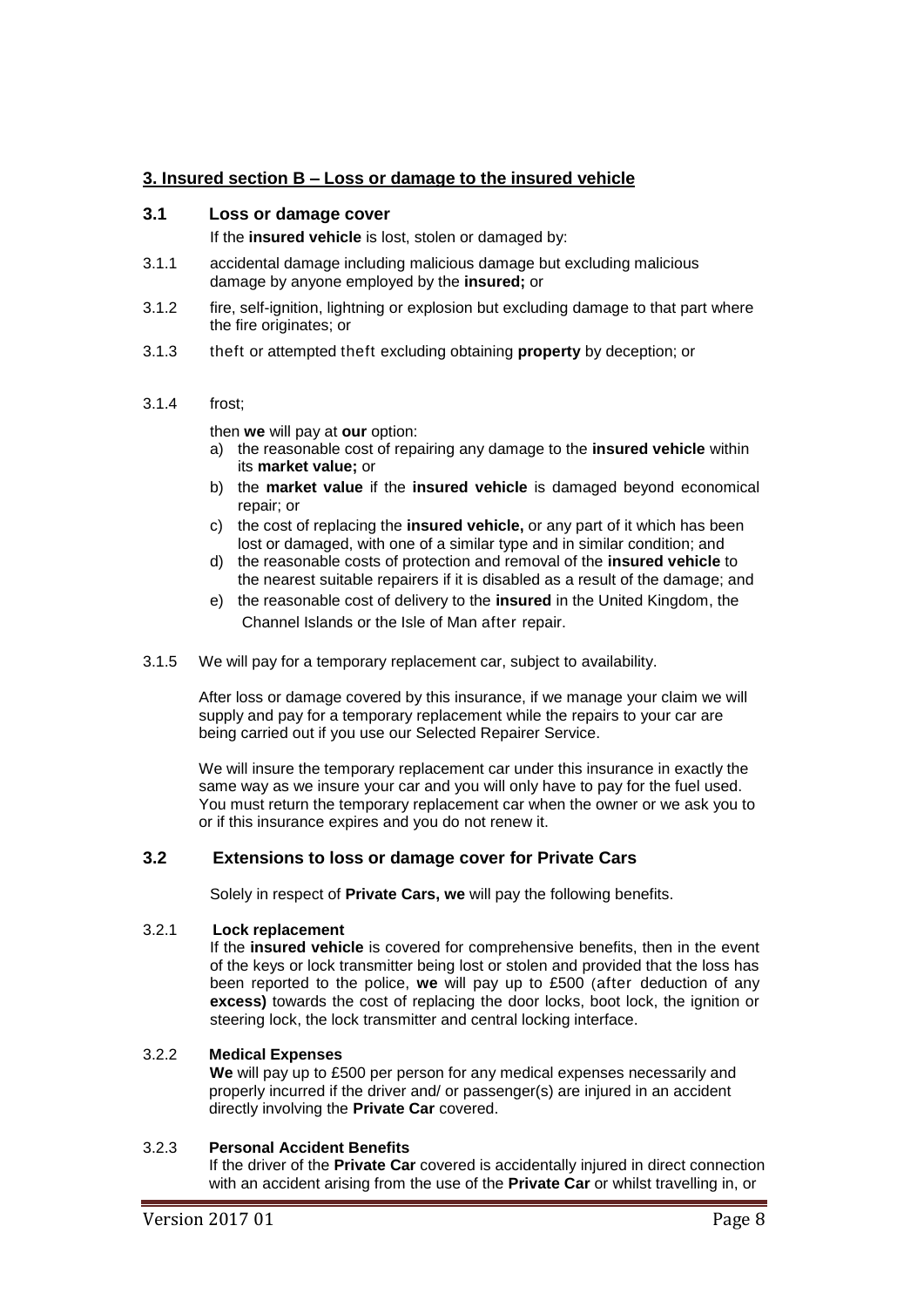getting into or out of it, then if within thirteen weeks of the accident the injury is the sole cause of

- death
- loss of any limb
- permanent loss of sight in one or both eyes

**we** will pay a benefit of £5,000 except that no payment will be made:

- to anyone over seventy at the date of the accident
- for any intentional self-injury, suicide or attempted suicide;
- for death or bodily injury while under the influence of drink or drugs;
- for any amount more than £5,000 in any one **period of insurance.**

The payment of any benefit will be made direct to the driver or to his/her legal representative.

#### 3.2.4 **Personal Effects**

**We** will pay up to £100 for personal belongings in **your** car if they are lost or damaged by an accident, fire, theft or attempted theft.

**We** will not cover loss of or damage to; money, credit/charge cards, stamps, tickets, documents, cheques or share or bond certificates, or to; mobile telephones, office or business equipment, trade goods or samples;

#### 3.2.5 **Private Car – new for old replacement vehicle**

Where the **Private Car** covered is stolen and not recovered or it is damaged in an accident or by fire, **we** will replace it with a new car of the same make, model and specification except that **we** will not be liable under this extension:

- a) if the **Private Car** covered is not within one year of first registration; and
- b) unless the cost of repairs covered by this **policy** will exceed sixty per cent of the manufacturers list price (including vehicle tax and VAT) at the time of purchase; and
- c) unless the **Private Car** is owned by and registered to the **insured;** and
- d) if you have not been the first and only registered keeper and owner, and
- e) if a suitable replacement car is not available in the United Kingdom , and
- f) if anyone else who has an interest in the **Private Car** does not agree, and
- g) unless the **Private Car** has covered less than 10,000 miles.

If a replacement **Private Car** of the same make, model and specification is not available, then the most **we** will pay is the **market value** of the **Private Car** at the time and date of the loss or damage.

#### 3.2.6 **Private Car – broken glass**

If **you** have Comprehensive cover and **you** claim only for broken glass in **your** car windscreen or windows or scratched bodywork caused by the broken glass, this will not reduce **your** no claim bonus. This does not include damage to sunroofs. **We** will not pay more than the amount shown in the **schedule** and an **excess** will apply as shown in the **schedule**.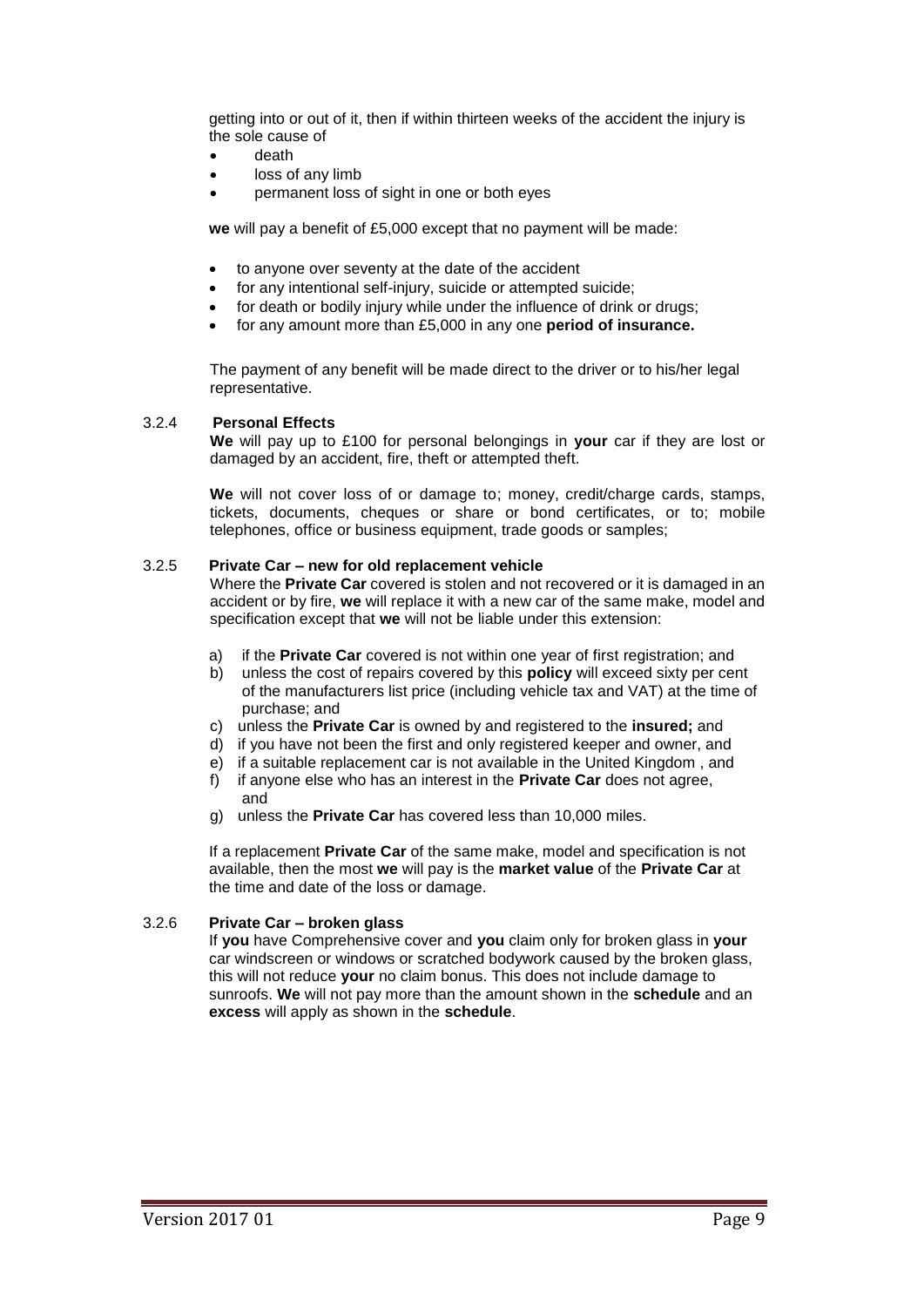## **3.3 Loss or damage limitations and exclusions**

#### 3.3.1 **Cumulative limit of indemnity**

This **insured section B** does not cover any amount in excess of £2,000,000 in connection with any occurrence or series of occurrences arising out of any one event.

## 3.3.2 **Damage to tyres**

This **insured section B** does not cover damage to tyres due to application of brakes, side slips, cuts, bursts or punctures or otherwise resulting from any cause other than an accident involving the **insured vehicle.**

#### 3.3.3 **Deception**

This **insured section B** does not cover any loss suffered through the obtaining of **property** by the offence of fraud by false representation.

#### 3.3.4 **Diminution in value**

This **insured section B** does not cover any reduction in value following repair of the **insured vehicle**, or following theft.

#### 3.3.5 **Excess**

This **insured section B** does not cover the first part of each claim (the **excess)**  as shown under **endorsements** added to the **schedule.**

### 3.3.6 **Loss of use**

This **insured section B** does not cover loss of use of the **insured vehicle,** or any other loss or damage other than expressly and specifically insured under **insured section B.**

#### 3.3.7 **Mechanical or electrical breakdowns**

This **insured section B** does not cover mechanical, electrical, electronic, computer failures or breakdowns or breakages, or damage to the transmission by application of the brakes.

#### 3.3.8 **Obsolete Spare Parts Clause**

This **insured section B** does not cover any amount more than the price shown in the manufacturer's last list price at the date of the loss or damage where that part or accessory is unobtainable or obsolete in pattern.

#### 3.3.9 **Electronic, communications and sound reproducing equipment**

This **insured section B** does not cover loss of or damage to electronic satellite navigation equipment (unless fitted by the manufacturer at first registration), tapes, cassettes, compact discs, MP3 players and accessories, visual and sound reproducing equipment, radar detection equipment, DVD players, telephones or other communications equipment.

- except that **we** will pay up to £500 if the vehicle is a **Private Car** and cover is Comprehensive, or
- **we** will pay up to £250 if the vehicle is a **Private Car** and cover is Third Party Fire and Theft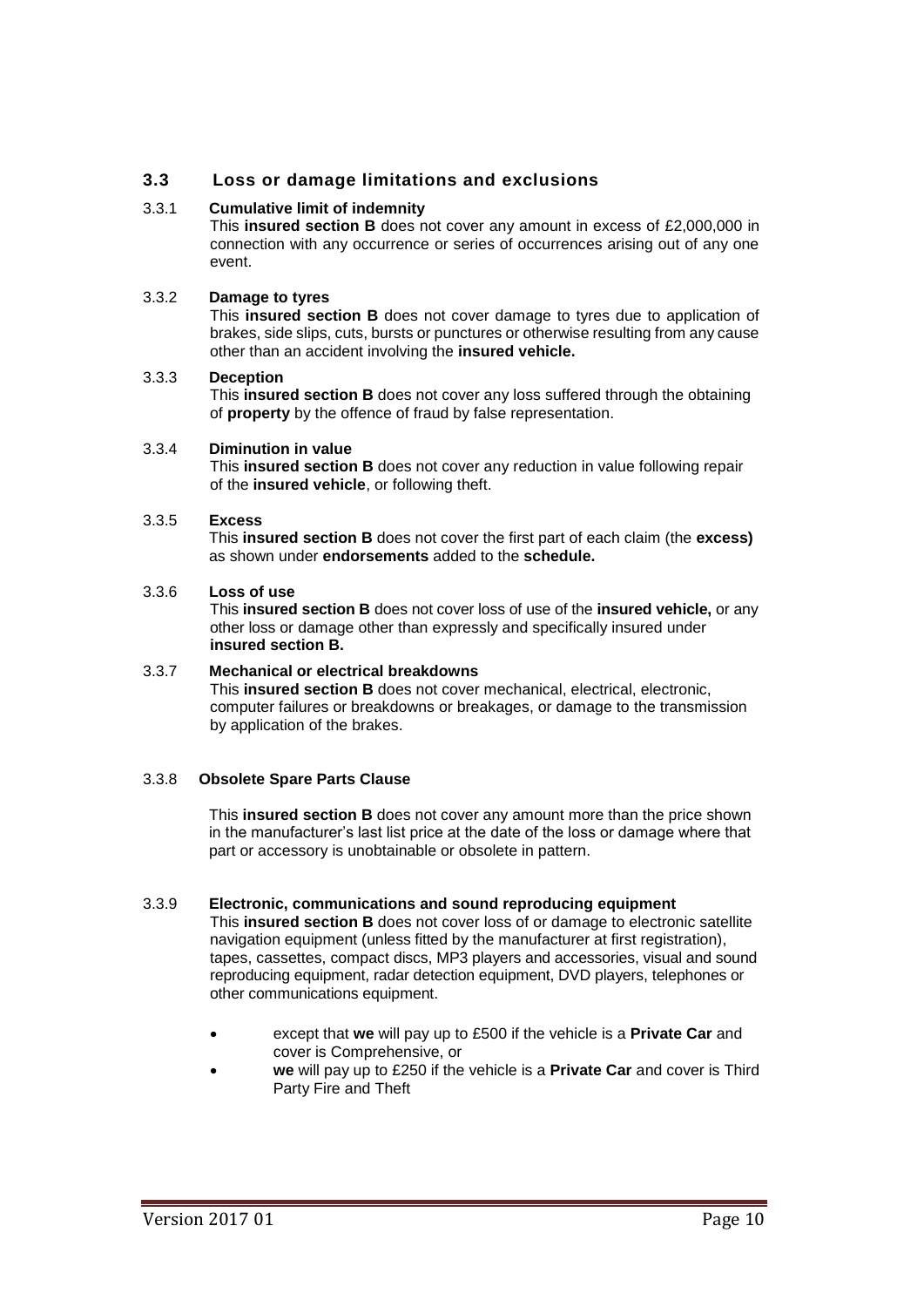#### 3.3.10 **Security / immobiliser / keys**

This **insured section B** does not cover loss of or damage to the **insured vehicle** arising from theft or attempted theft if:

- a) the **insured vehicle** has not been secured by means of the door and boot locks or if the windows or any form of sliding roof, sliding door, hood or removable panel roof have been left open or unlocked when the **insured vehicle** is parked and unattended; and
- b) the immobiliser fitted by the vehicle manufacturer or fitted post manufacture has not been maintained in working order at all times and has not been activated when the **insured vehicle** is parked and unattended; and
- c) the keys or other device which unlocks the **insured vehicle** have been left in or on the **insured vehicle** or not removed to a safe and secure place.

#### 3.3.11 **Trailers**

This **insured section B** does not cover loss of or damage to any **trailer,** unless full details of such **trailer** have been given to and accepted by **us**. The **insured sections** applying to any such declared **trailer(s)** will be identical to its motive unit.

#### 3.3.12 **Wear and tear**

This **insured section B** does not cover wear and tear or depreciation or that part of the cost of repair which improves the **insured vehicle** beyond its condition at the time of the loss or damage.

#### 3.3.13 **Deception**

This **insured section B** does not cover loss resulting from deception, fraud or by use of counterfeit or irredeemable form of payment.

#### 3.3.14 **Repossession**

This **insured section B** does not cover loss resulting from repossession or restitution of **your** vehicle to its rightful owner.

#### 3.3.15 **Broken glass**

If **you** have Comprehensive cover and **you** claim for broken glass in **your** windscreen or windows **we** will not pay more than the sum insured shown in the **schedule** and an **excess** will apply as shown in the **schedule**. However, the excess will not be applied if the damage is repaired, instead of the glass being replaced.

#### 3.3.16 **Unauthorised taking by employees of family members**

This **insured section B** does not cover loss of or damage to the **insured vehicle** arising from the vehicle being taken by a person:

- a) who is not permitted to drive under the **certificate of motor insurance** or is excluded by **endorsement**; and
- b) who is also **your** employee or a member of **your** family or household or in a close personal relationship with **you** or a member of **your** family or household.

## 3.3.17 **Misfuelling**

This **insured section B** does not cover loss or damage caused by an inappropriate type or grade of fuel being used.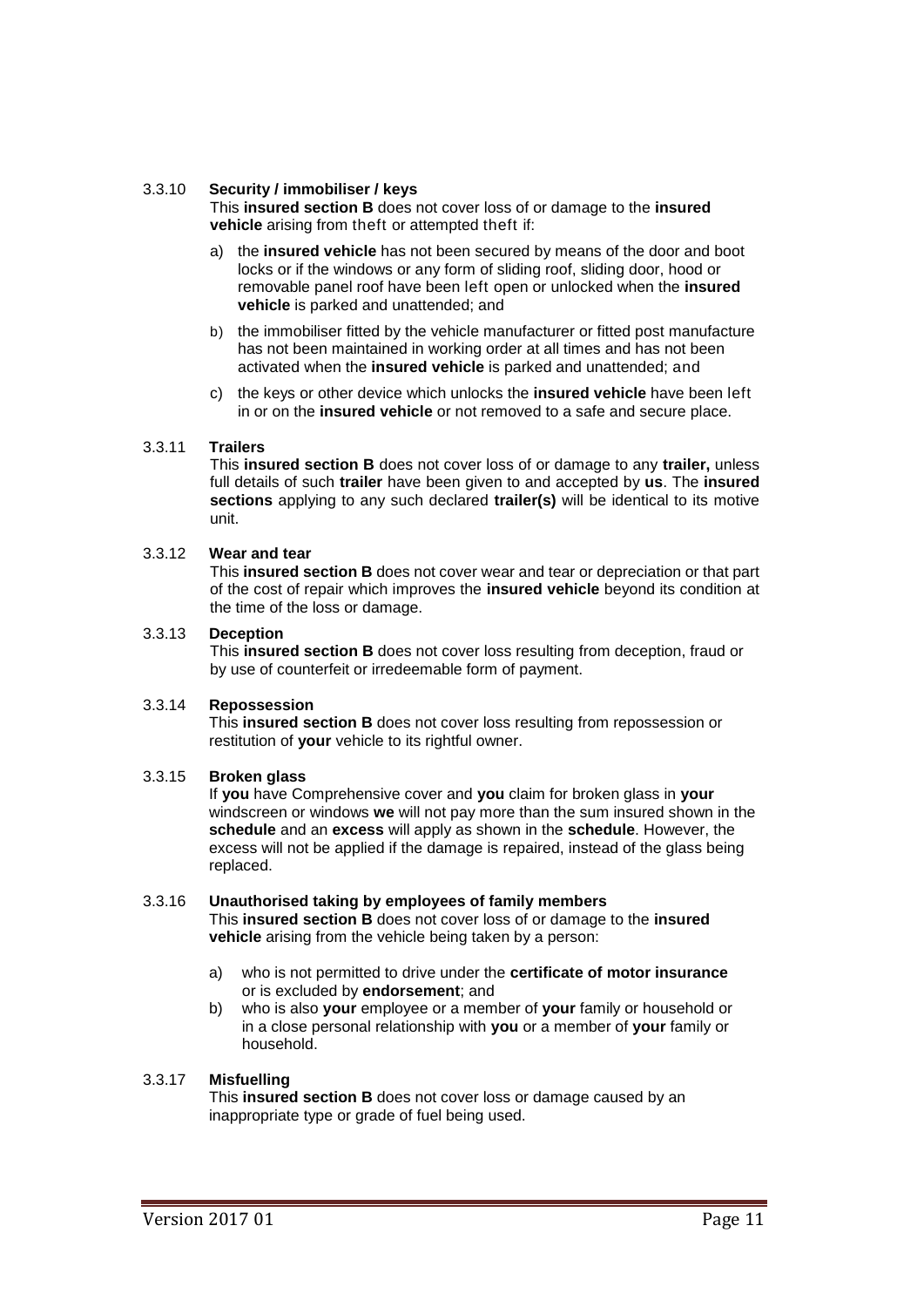## **3.4 Other terms and conditions**

#### 3.4.1 **Take reasonable precautions**

**You** must take all reasonable precautions to maintain the **insured vehicle** and/ or **trailer** in a roadworthy condition and protect it from damage and/or loss.

#### 3.4.2 **Having a valid MOT Certificate**

There must be a valid Department for Transport test certificate (MOT) in force for the **insured vehicle** if one is needed by law. In the absence of a valid Department for Transport test certificate (MOT) all cover under this **insured section B** is cancelled and of no effect.

#### 3.4.3 **Standard accessories or spare parts**

For the purposes of this **insured section B** any standard accessory, spare part, component, or non standard part which has been agreed by **us** and which is fitted to the **insured vehicle** shall be treated as part of it.

#### 3.4.4 **Replacement parts**

**We** may at **our** option fit replacement parts which have not been made by the vehicle's manufacturer but which are of a similar standard.

#### 3.4.5 **Hire purchase agreement**

If to **our** knowledge, the **insured vehicle** is the subject of a hire purchase or other credit purchase agreement, payment in respect of the total loss of the **insured vehicle** under this insured section B shall be made to the legal owner whose receipt shall be a full and final discharge of **our** liability in respect of such loss or damage.

#### **4. Insured section C – Foreign Use**

#### **4.1 Foreign use – compulsory cover**

In accordance with EU Directives, this insurance provides the minimum cover necessary to comply with the laws relating to compulsory motor insurance while the **insured vehicle** is in

- any country which is a member of the European Union; or
- any other country which agrees to meet European Union Directives on motor insurance and which the Commission of the European Union is satisfied has made arrangements to meet the requirements of these Directives.

## **4.2 Foreign use cover – Private Cars**

- 4.2.1 The insurance is extended, for a period of 90 days to provide the same cover shown in **your policy schedule** in any of the countries described in Section 4.1 above
- 4.2.2 This will cover **your Private Car** while it is in and being transported between any countries to which the insurance applies. Cover in these countries is conditional on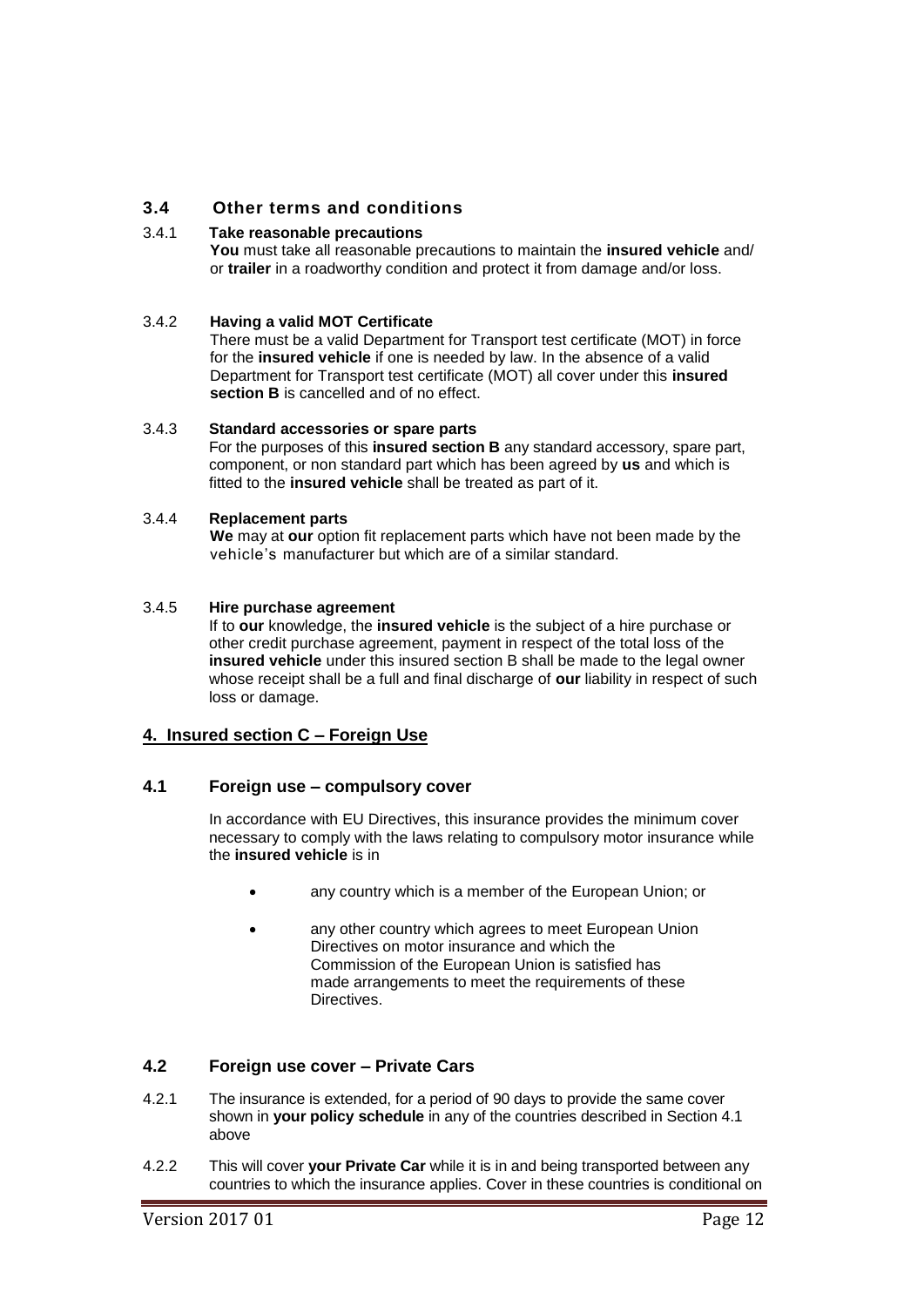**your** main permanent residence being in the United Kingdom, the Channel Islands or the Isle of Man.

## **4.3 Foreign use cover – All other vehicles**

There is no automatic full **schedule** cover. If before departure **you** notify **us**, obtain **our** agreement and pay any additional premium **we** require, **we** may extend this **policy** to provide the same cover shown in **your policy schedule** while the **insured vehicle** is in

- any country which is a member of the European Union; or
- any other country which agrees to meet European Union Directives on motor insurance and which the Commission of the European Union is satisfied has made arrangements to meet the requirements of these Directives, or
- any country for which **we** agree to extend full **schedule** cover but limited to those countries covered by the International green card system.

## **5. Limitations and exclusions – all insured sections**

**We** shall not be liable for:

## **5.1 Use and Driving**

any loss or liability whilst the insured vehicle is

5.1.1 being used for any purpose not permitted by the **certificate of motor insurance** 5.1.2 being driven by any person not permitted by the **certificate of motor insurance** or any **endorsement**

## **5.2 Aircraft and aircraft sites**

any loss or liability caused by, attributable to, or arising from the presence of the **insured vehicle** in any premises or area to which any aircraft has access, including, but without limitation, an airport or airfield.

**5.3 Aircraft travelling at supersonic speeds** loss, destruction or damage directly occasioned by pressure waves caused by aircraft or other aerial devices travelling at sonic or supersonic speeds.

#### **5.4 Carriage of hazardous goods**

any liability, injury, loss or damage while the **insured vehicle** is being driven or used for the carriage of **hazardous goods.**

## **5.5 Confiscation or nationalisation**

any consequence of confiscation or nationalisation or requisition destruction of or damage to **property** or of the **insured vehicle(s)** by order of any Government or Public or Local Authority.

## **5.6 Contractual liability**

any liability arising from a contract or agreement which would not have arisen in the absence of such contract or agreement.

#### **5.7 Earthquake**

any liability, injury, loss or damage caused by earthquake.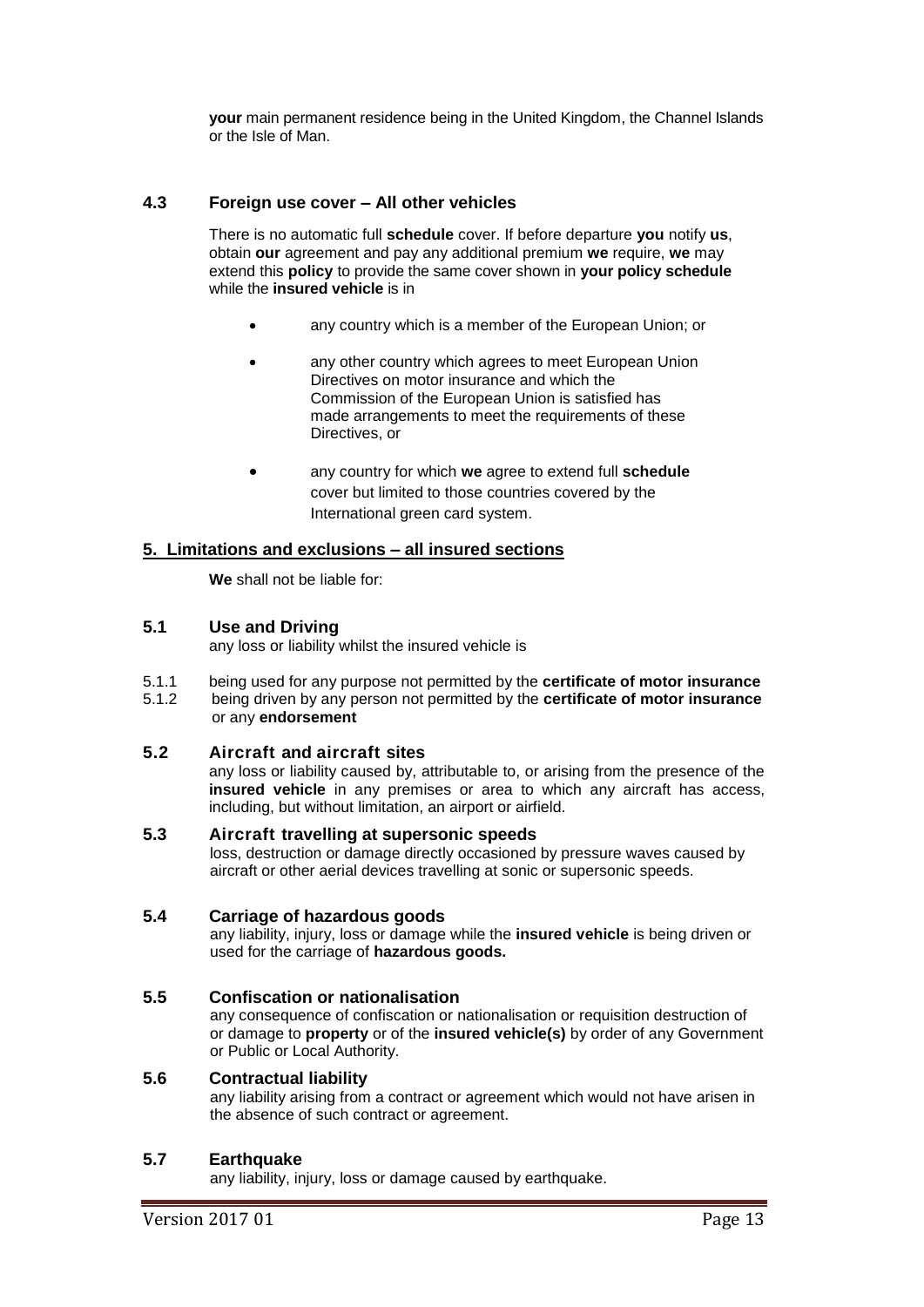## **5.8 Nuclear hazards**

any loss or liability caused by, attributable to, or arising from;

- 5.8.1 ionising radiation or contamination by radioactivity from any irradiated nuclear fuel or from any nuclear waste from combustion of nuclear fuel, or
- 5.8.2 the radioactive, toxic, explosive or other hazardous properties of any explosive nuclear assembly or nuclear component of such assembly.

## **5.9 Pollution**

- 5.9.1 any accident, injury, loss, damage or liability for death of or bodily injury to any person or damage to **property** directly or indirectly caused by pollution or contamination unless the pollution or contamination is directly caused by a sudden identifiable unintended and unexpected incident which occurs in its entirety at a specific time and place during the **period of insurance.**
- 5.9.2 all pollution or contamination which arises out of one incident shall be deemed to have occurred at the time such incident takes place.
- 5.9.3 this exception shall not apply in circumstances where it is necessary to meet the requirements of the **Road Traffic Acts** or any applicable UK or EU law or directive.

## **5.10 Racing**

any accident, injury, loss or damage occurring while the **insured vehicle** is being used on the Nurburgring Nordschliefe or for racing, pace making, reliability trial, speed testing, rallying or any use on any motor sport circuit.

## **5.11 Riot or civil commotion**

any liability, injury, loss or damage caused by riot or civil commotion occurring outside Switzerland, Norway, or a Member Country of the European Union, but excluding Northern Ireland.

### **5.12 Unlicenced use**

any liability, injury, loss or damage while the **insured vehicle** is being driven or used by anyone who:

- 5.12.1 does not hold a licence to drive the **insured vehicle;** or
- 5.12.2 has held but is currently disqualified from holding or obtaining such a licence; or
- 5.12.3 does not fully comply with the conditions of their driving licence; or
- 5.12.4 does not hold a Hackney Carriage or Private Hire licence where required.

## **5.13 Drink and drugs**

any liability, injury, loss, damage or consequential loss arising out of the **insured vehicle** being driven by any person who, we are satisfied, was at the time under the influence of any substance that would be considered an offence under the relevant law applicable to the driving of vehicles *except* as is required to meet the minimum requirements of such law.

## **5.14 Unsafe load**

any accident, injury, loss, damage or liability caused or incurred whilst:

- 5.14.1 the load in or on the **insured vehicle** is being conveyed in an unsafe manner;
- 5.14.2 the **insured vehicle** is conveying a load greater than that for which it was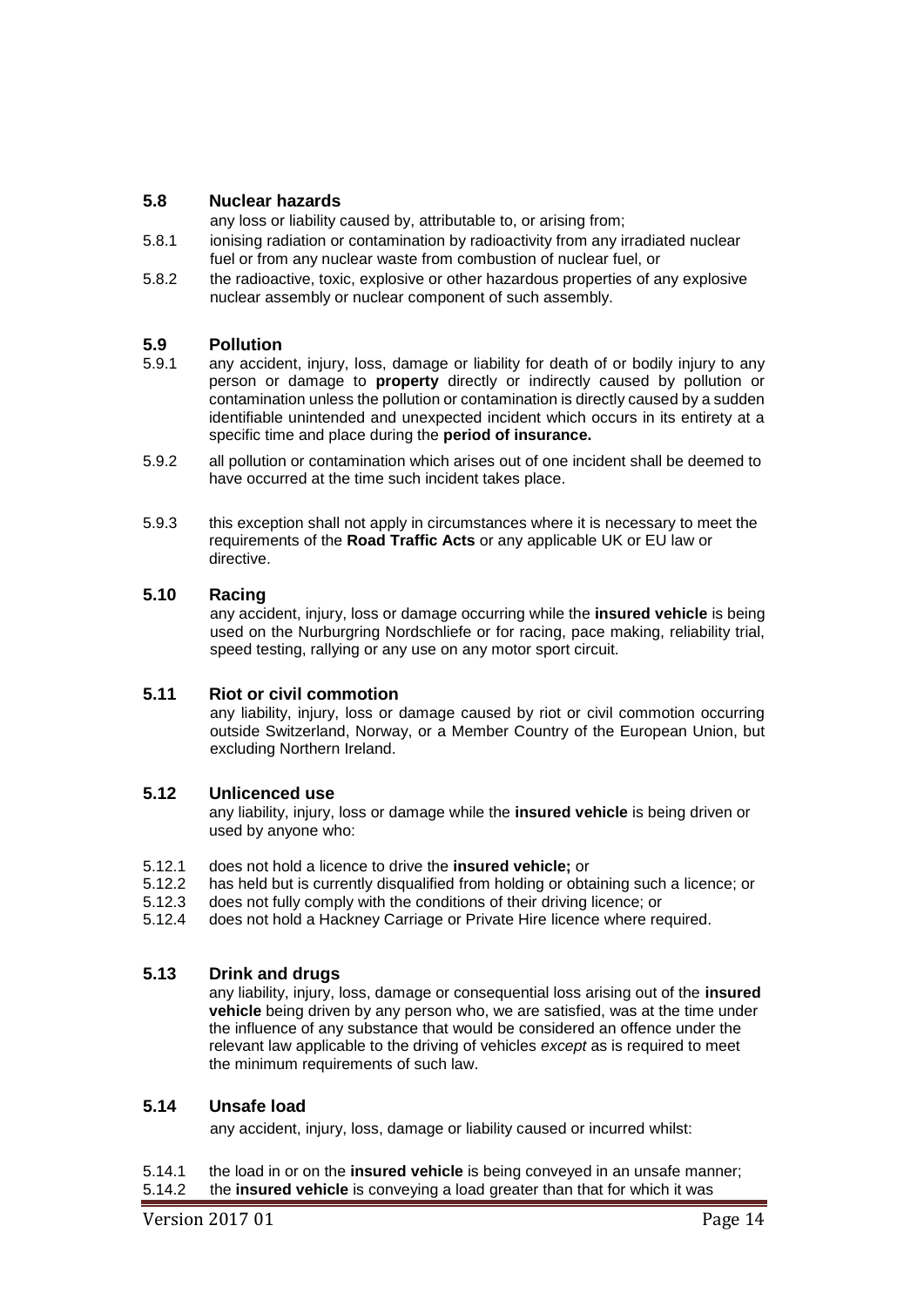constructed or more than the maximum carrying capacity as advised to **us**.

## **5.15 Terrorism or war**

any loss arising directly or indirectly out of terrorism, war, invasion, acts of foreign enemies, hostilities or war like operations (whether war be declared or not), civil war, mutiny, revolution, rebellion, insurrection, uprising, military or usurped power, nationalisation, requisition, sequestration or confiscation by order of any public authority or government de jure or de facto or martial law except so far as is necessary to meet the requirements of the **Road Traffic Acts.**

#### **5.16 Deliberate acts**

any loss, damage or liability caused deliberately by **you** or by any person who is driving the **insured vehicle** with **your** permission.

#### **5.17 Foreign Use**

any liability loss or damage that occurs outside of the **territorial limits** of this policy unless extended under the terms of **insured section C** of this policy.

## **6. In the event of a claim or potential claim**

## **6.1 Claim notification**

6.1.1 In the event of an accident or incident likely to give rise to a claim which is covered under the policy, **you** must as soon as possible telephone our **24 hour claims helpline.**

You will need to provide us with the following information:

- your policy/certificate number;
- your personal details and those of the driver;
- the date, time, location and full circumstances of the incident;
- details of any other persons, vehicles or property involved in the incident;
- details of any injuries sustained in the incident;
- if you are reporting the theft of your vehicle any crime reference given to you by the police when you reported the theft to them.
- 6.1.2 You or any other person claiming under this insurance must:
	- give us full details of any incident as soon as possible;
	- inform the police as soon as possible if your car or its contents are stolen and provide us with the crime reference number;
	- send to us immediately all communications from other people involved which must not have been replied to;
	- give us all the information and help we need.
- 6.1.3 **You** must forward every claim form, writ, summons, legal process or other communication in connection with any such incident to **us** immediately upon receipt.
- 6.1.4 **You** must advise immediately of the time and place of any impending prosecution or inquest or fatal inquiry.
- 6.1.5 The police shall be notified as soon as reasonably possible of loss or damage caused by theft or attempted theft or criminal damage.

## **6.2 Claim Procedure**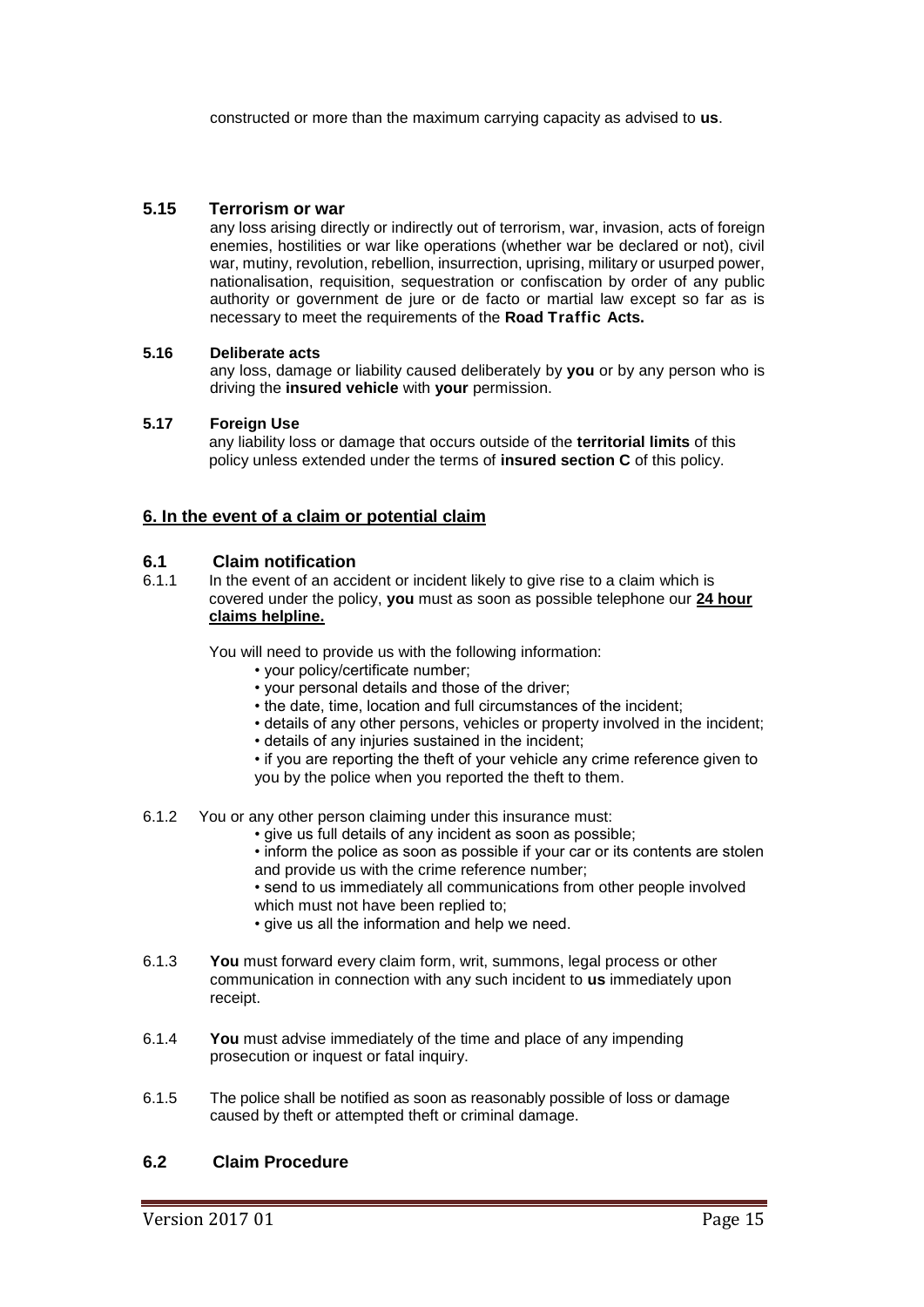- 6.2.1 **You** must give all information and assistance **we** or the police may require in connection with any claim.
- 6.2.2 No admission of liability or offer or promise of payment shall be made without **our** written consent.
- 6.2.3 **We** will handle, oversee and have full discretion in the conduct of any claim and shall be permitted to take over and deal with the defence or settlement of any claim in respect of any liability covered by this insurance in the name of the person against whom the claim is brought.
- 6.2.4 **We** will be permitted to take proceedings at **our** own cost to recover the amount of any payment made under this insurance in the name of the **insured** or other person to whom payment has been made.
- 6.2.5 If **we** ask to examine driving licences and vehicle documentation before agreeing to settle a claim under this policy **you** must supply this documentation before **we**  can proceed with the settlement

## **7. General Terms and Conditions**

## **7.1 Anti-fraud databases**

Your details may be passed on to the Claims and Underwriting Exchange Register (CUE) run by Insurance Database Services Ltd (IDSL) and the Motor Insurance Anti-Fraud and Theft Register (MIAFTR) run by the Association of British Insurers (ABI). **We** also exchange information with the police and/or other insurers and other organisations through various databases. The aim is to help **us** check information provided and also to prevent fraudulent claims. **We** will pass information relating to any claim, to the registers.

## **7.2 Termination or Cancellation of cover**

- 7.2.1 **You** may cancel this **policy** at any time by letter, returning the **certificate(s) of motor insurance**
- 7.2.2 **We** may cancel this **policy** by giving seven days notice by recorded delivery to **your** last known address. There are number of reasons why this action might be necessary. By way of example, cover may be cancelled when **you** are asked for proof of **your** No Claim Bonus, but fail to produce it, or cover may be cancelled if **we** come into possession of information that the policy is covering a stolen car. **You** will be entitled to a return of premium upon receipt of the **certificate(s) of motor insurance**.
- 7.2.3 Where the premium or any part of it was paid with the benefit of a finance agreement and there remains any sum outstanding to the provider of the finance at the date of cancellation of cover **we** may deduct from the sum otherwise payable the amount outstanding to the Finance Company which **we** will pay directly to them.
- 7.2.4 Provided this insurance is an annual contract, covering only a single vehicle, the premium will, upon cancellation, be refunded pro rata less the short period charge of one month's premium, which is retained by Octane Underwriting. No refund will be allowed if any claim has been made during the period for which insurance cover was provided.
- 7.2.5 If this insurance is a multi-vehicle **policy**, **you** will be entitled, upon cancellation, to a return of premium after application of **our** short period rates, although no return of premium will be allowed if the claims under the **policy** in the period of insurance have exceeded the entire premium fund. Otherwise, the premium for each vehicle covered will be refunded pro rata less the short period charge of

.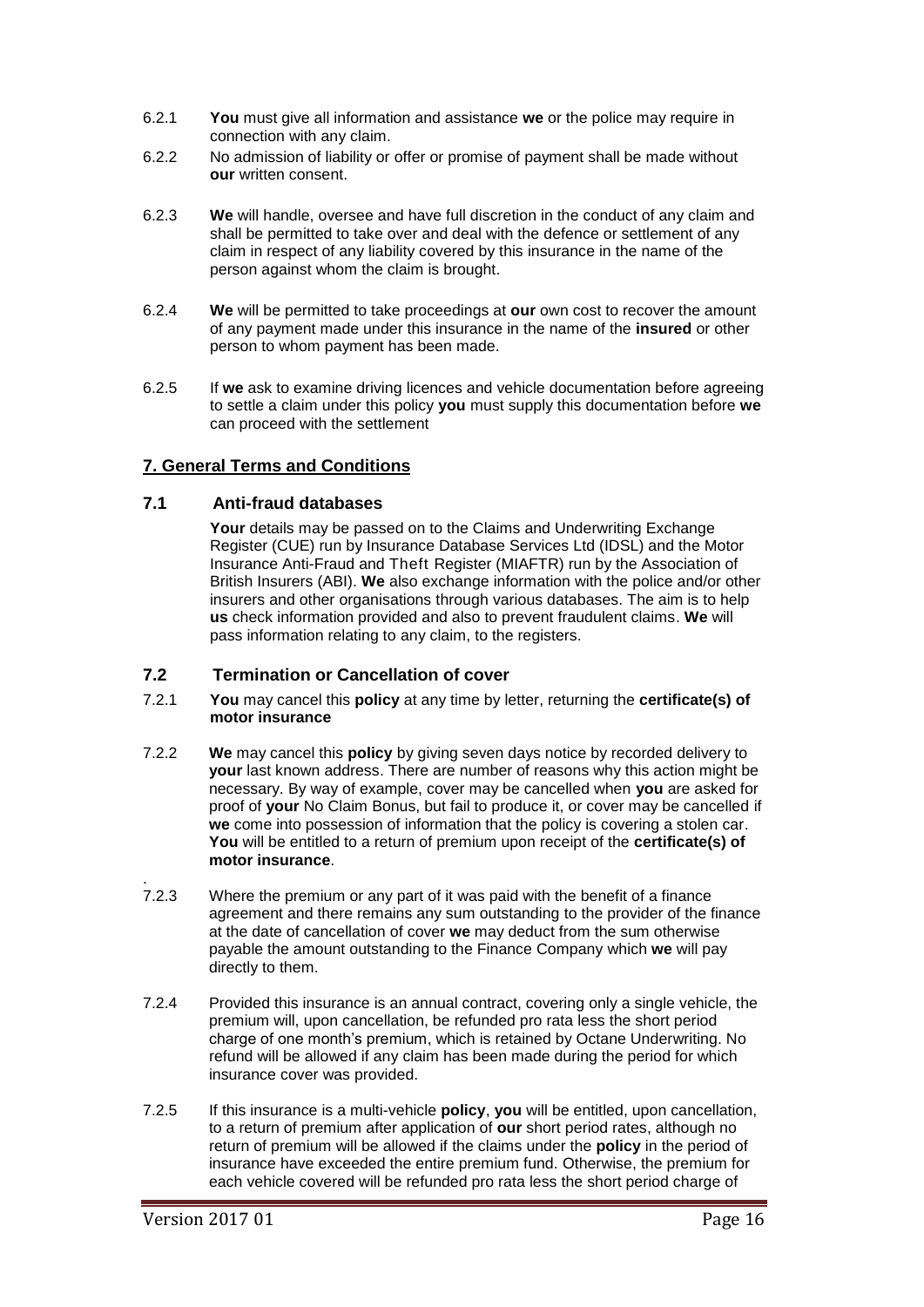one month's premium, except that no refund will be allowed in respect of any **insured vehicle** which has been the subject of a claim.

#### 7.2.6 **Deletion of vehicle from fleet policy.**

No refund will be allowed in respect of the deletion from cover of any **insured vehicle** which has been the subject of a claim.

#### **7.3 Contribution**

If at the time of any claim there is any other insurance covering the same risk or any part of it **we** will not be liable for more than **our** rateable share.

### **7.4 Disclosure under the Data Protection Act 1998**

**We** hold data in accordance with the Data Protection Act 1998. It may be necessary for **us** to pass data to other organisations that supply products and services associated with this contract of insurance. In order to verify information, or to prevent and detect fraud, **we** may share information **you** give **us** with other organisations and public bodies, including the police, accessing and updating various databases.

## **7.5 Right of Recovery**

If under the laws of any country in which this insurance applies, **we** have to make payments which but for those laws would not be covered by this policy, **you** must repay the amounts to **us**.

**You** or the person who caused the accident must also repay **us** any money **we**  have to pay because of any agreement **we** have with the Motor Insurers' Bureau.

Any payment we have to make because **we** are required to do so by compulsory insurance law or an agreement with the Motor Insurers' Bureau will be taken into account if the policy is cancelled or declared void.

## **7.6 Fraud**

If any claim is in any respect fraudulent or if any fraudulent means or devices are used by **you** or anyone acting on **your** behalf to obtain any benefit under this insurance all **policy** benefits will be forfeited and **we** will not be liable to pay any outstanding or future claims.

## **7.7 Instalment premiums**

Where the premium was paid with the benefit of a finance agreement and there remains any sum outstanding **we** may deduct the amount outstanding to the Finance Company from any claims settlement due in respect of a loss under this **policy** and pay it directly to them.

Where **we** have agreed to the payment of premium(s) by instalments, if any instalment is not received by **us** by its due date, then all unpaid instalments and service fees shall become immediately due. Should the full premium and service fee not be paid within seven days of **us** giving written notice of non payment this **policy** will be cancelled immediately upon the expiry of such notice.

Following such cancellation, provided that there have been no claims in the current **period of insurance, you** will be entitled to a pro-rata return of premium upon receipt the **certificate(s) of motor insurance**.

**We** may at **our** own option deduct any outstanding premiums due from any claims settlement due in respect of a loss under this **policy.**

## **7.8 Motor Insurance Database**

**You** must ensure that all **vehicle** and **policy** details are notified to **us** on the effective date, for entry on the Motor Insurance Database as required by law in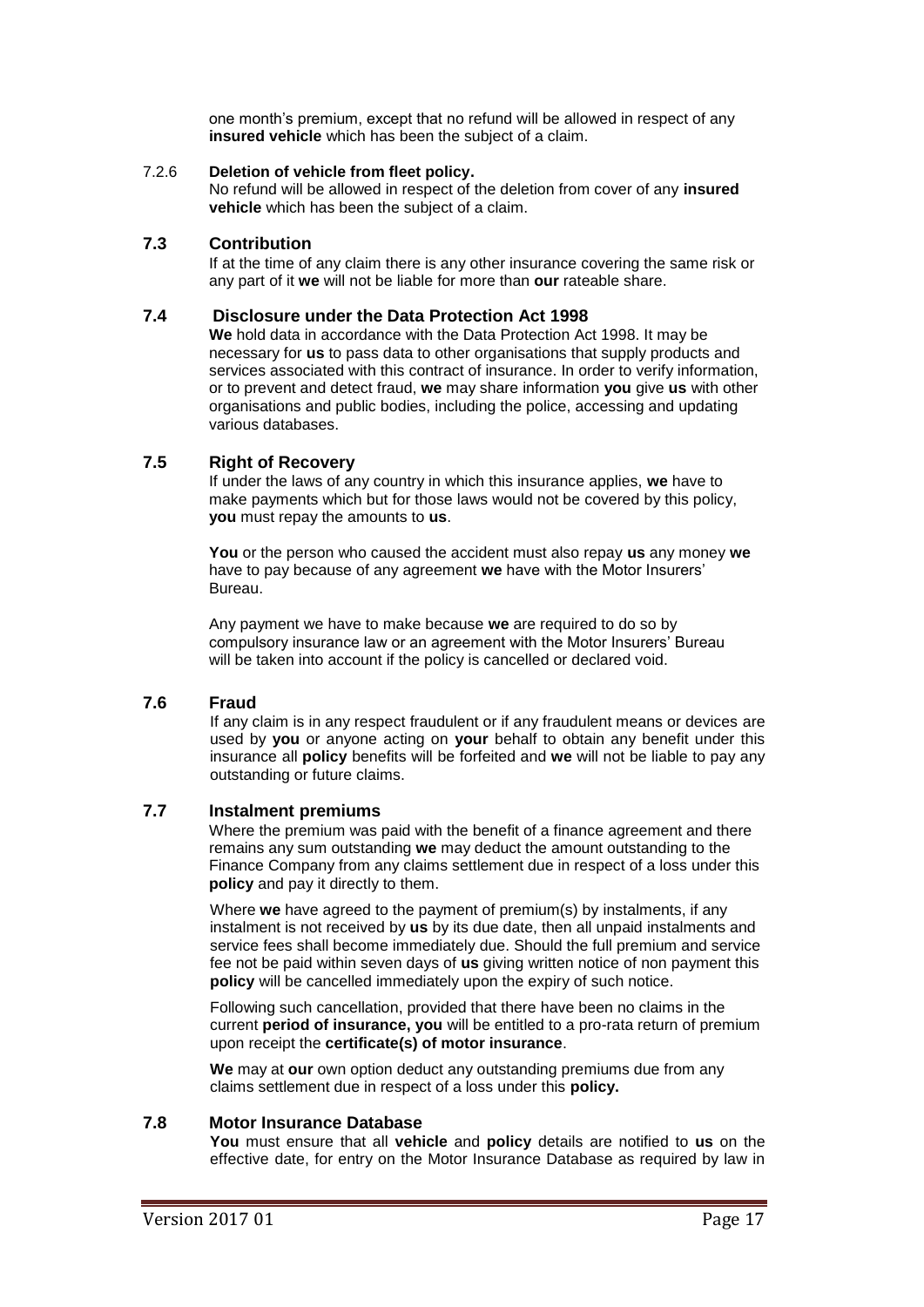Great Britain and Northern Ireland. Since the introduction of the Continuous Insurance Enforcement legislation in 2011, this requirement applies to Motor Trade policies in the same way as to any other type of Motor Insurance.

## **7.9 Payment of Premium, Keeping to the Policy Terms & Avoiding Misrepresentation**

**We** will only provide the cover described in this insurance policy if:

- 7.9.1 **you** have paid or agreed to pay the premium for the current period of insurance; and
- 7.9.2 **you** or any person claiming protection has kept to all of the terms and conditions of this **policy** (including those applied by Endorsement) as far as they can apply; and
- 7.9.3 in entering into this contract **you** have taken all reasonable care in answering all questions in relation to this insurance honestly and to the best of **your** knowledge.

**Your** premium is based on information **you** supplied at the start of the insurance, subsequent alteration or renewal. **You** must tell **us** immediately via **your** insurance intermediary of any change to that information. Some examples are any changes to the **insured vehicle** which improve its value, attractiveness to thieves, performance or handling, any change of vehicle, change of occupation (including part-time), change of address (including where vehicle is kept), change of drivers, if **you** or any drivers pass your driving test, sustain a motoring or non-motoring conviction or licence endorsement or fixed penalty endorsement or there is a change of main driver.

Under the Consumer Insurance (Disclosure and Representations) Act 2012 **your** failure to take reasonable care to avoid misrepresentation in relation to the information provided could result in **your policy** being cancelled or **your** claim being rejected or not fully paid.

Octane Underwriting Limited will charge the following **non-refundable Administration Fees**

New Business set up fee - £40.00 All Mid-term Adjustments - £40.00

## **8. Complaints**

**We** are committed to providing **you** with a high-quality service and **we** want to make sure that **we** maintain this at all times. If **you** feel that **we** have not provided a first-class service, please write, quoting the policy number shown on **your schedule**, to:

The Managing Director, Octane Underwriting Limited Alexander House, Honywood Road, Basildon, Essex SS14 3DS

Octane Underwriting Limited will investigate **your** complaint and issue a full response. If the complaint is still not resolved to **your** satisfaction, it may be possible to refer **your** complaint to the Financial Ombudsman Service.

The FOS can be contacted Exchange Tower, , London E14 9SR Telephone: 0800 023 4 567 (fixed landline) or 0300 123 9 123 (mobile line) E-mail: [enquiries@financial](mailto:enquiries@financial-ombudsman.org.uk)[ombudsman.org.uk](mailto:enquiries@financial-ombudsman.org.uk)

Referral to the FOS will not prejudice **your** right to take subsequent legal proceedings.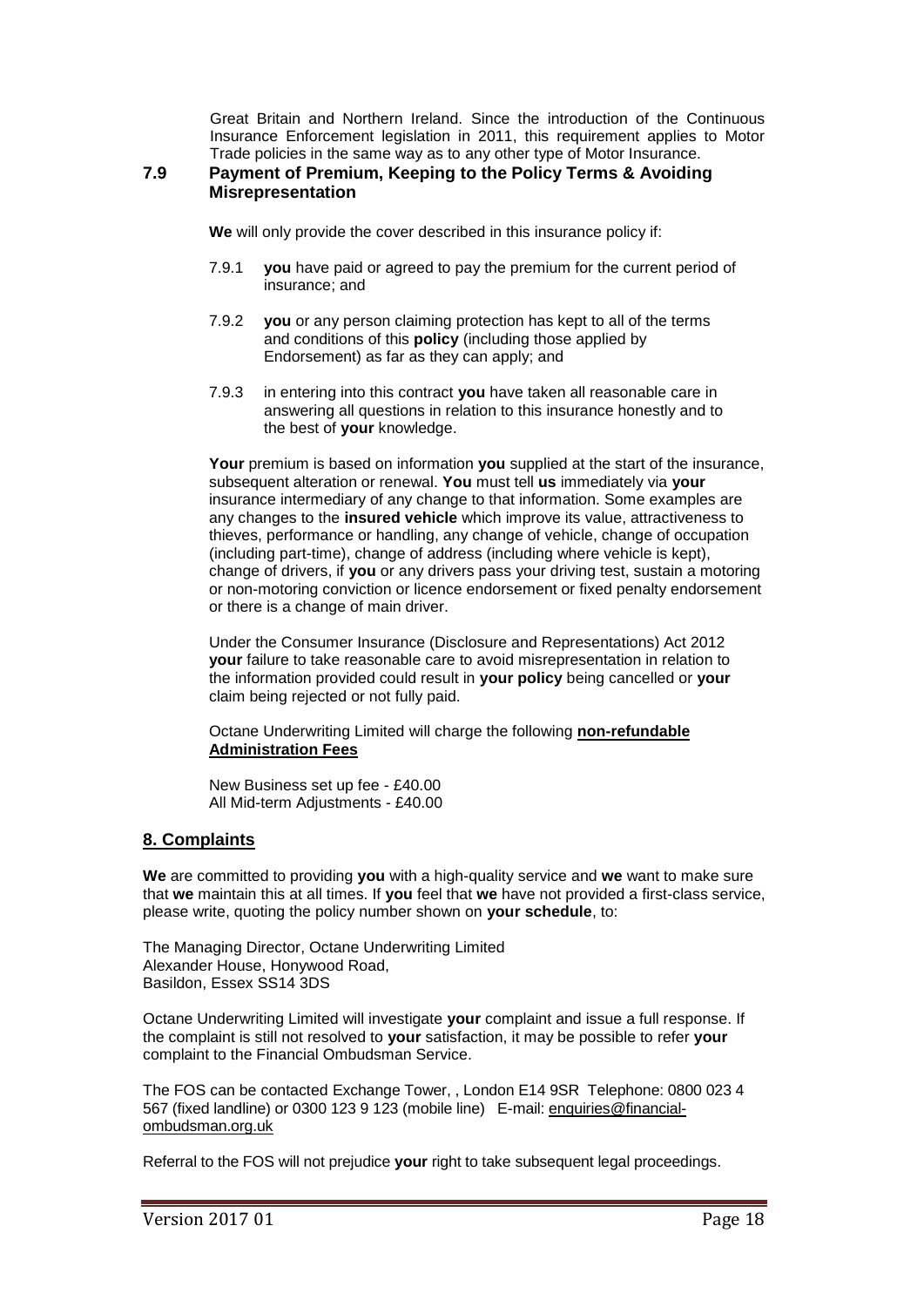Many policyholders prefer to contact, in the first instance, the broker or advisor who arranged the cover. **You** are at liberty to do so before referring to Octane, if you wish.

Your Insurer(s) are severally (NOT) jointly liable under this policy and compensation will be recoverable as such from Gefion Insurance A/S, Ostergade 10, 4, Copenhagen, Denmark, DK1 051, an EU insurer who is authorised and regulated by the Finanstilsynet (Danish FSA). Danish FSA register number 36016493. CVR (Central Business Register).

Regulated by the Danish Financial Services Authority (DFSA) for the conduct of UK business, register number 53117.

Gefion Insurance A/S is a member of The Guarantee Fund for Depositors and Investors and the fund may be contacted at Ostergade 10, 4, Copenhagen, Denmark, DK1 051. This Fund provides 100% compensation for claims incurred under and during the period of this policy against the firm's several proportion of liability above. In the unlikely event that the fund is unable to meet Your compensation claim You should contact the UK Financial Services Compensation Scheme (FSCS).

## **Data Protection and Sharing Information with other organisations**

#### **Data Protection**

Both Octane Underwriting Limited and **your insurer** is governed by the Data Protection legislation applicable in both the United Kingdom. . Under this legislation **we** are required to tell **you** the following information. It explains how **we** may use **your** details and tells **you** about the systems **we** have in place that allow **us** to detect and prevent fraudulent applications and claims. The savings that **we** make help **us** to keep premiums and products competitive.

#### **Insurance Administration**

Information **you** supply may be used for the purposes of insurance administration by the insurer and its agent, by re-insurers and **your** intermediary. In assessing any claims made, insurers may undertake checks against publicly available information such as electoral roll, county court judgement, bankruptcy or repossessions. Information may also be shared with other insurers either directly or via those acting for the insurer such as loss adjusters or investigators.

#### **Motor Insurance Database**

**Your** policy details will be added to the Motor Insurance Database (MID), run by the Motor Insurers' Bureau (MIB). MID and the data stored on it may be used by certain statutory and/or authorised bodies including the Police, the DVLA, the DVLNI, the Insurance Fraud Bureau and other bodies permitted by law for purposes not limited to but including:

- Electronic Licensing
- Continuous Insurance Enforcement
- Law enforcement (prevention, detection, apprehension and/or prosecution of offenders)

 The provision of government services and or other services aimed at reducing the level and incidence of uninsured driving

If **you** are involved in an accident, (in the UK or abroad) insurers and/or the MIB may search the MID to obtain relevant information.

Persons (including his or her appointed representatives) pursuing a claim in respect of a road traffic accident (including citizens of other countries) may also obtain relevant information which is held on the MID.

It is vital that the MID holds **your** correct registration number. If it is incorrectly shown on the MID **you** are at risk of having **your** vehicle seized by the Police. **You** can check that **your** correct registration details are shown on the MID at www.askmid.com

#### **Fraud Prevention, Detection and Claims History**

In order to prevent and detect fraud **we** may at any time share information about **you** with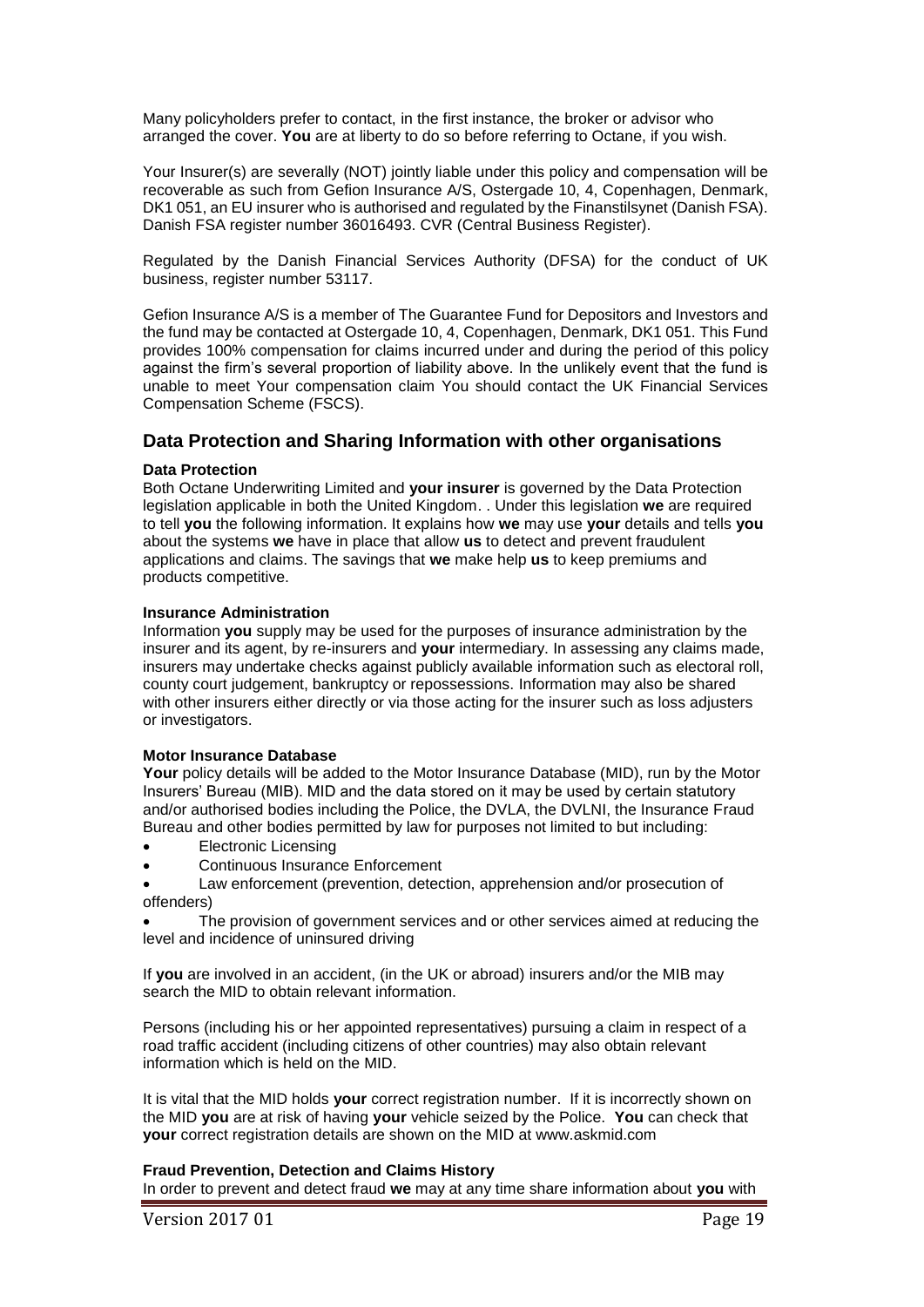other organisations and public bodies including the Police. **We** may check and/or file **your** details with fraud prevention agencies and databases, and if **you** give **us** false or inaccurate information and **we** suspect fraud, **we** will record this.

**We** and other organisations may also search these agencies and databases to: - Help make decisions about the provision and administration of insurance, credit and related services for **you** and members of **your** household;

- Trace debtors or beneficiaries, recover debt, prevent fraud and to manage **your** accounts or insurance policies;

- Check **your** identity to prevent money laundering, unless **you** furnish **us** with other satisfactory proof of identity;

In addition **we** may undertake credit searches and conduct additional fraud searches, which may include requests for copy driving licences, utility bills and other documentation to establish the identity of any person applying for insurance.

#### **Claims History**

Insurers pass information to the Claims and Underwriting Exchange Register, run by Insurance Database Services Ltd (IDS Ltd) and the Motor Insurance Anti-Fraud and Theft Register, run by the Association of British Insurers (ABI). The aim is to help **us** to check information provided and also to prevent fraudulent claims. Under the conditions of **your** policy **you** must tell **us** about any Insurance related incidents (such as fire, water damage, theft or an accident) whether or not they give rise to a claim. When **you** tell **us** about an incident **we** will pass information relating to it to these databases. **We** may search these databases when **you** apply for insurance, in the event of any incident or claim, or at time of renewal to validate **your** claims history or that of any other person or property likely to be involved in the policy or claim.

#### **Other Insurers**

**We** may pass information about **you** and this policy to other insurance companies with which **we** either reinsure our business or who are dealing with a claim made under this policy. In addition, information may be passed to other insurance related organisations in common with industry practice. These companies may be located in countries outside the UK but within the European Economic Area ("EEA"). **We** may also share data with other group companies who may be located outside of the EEA. Personal data shall not be transferred to a country or territory outside the EEA unless that country or territory ensures an adequate level of protection for the rights and freedoms of data subjects in relation to the processing of personal data.

#### **Credit Searches and Accounting**

In assessing an application for insurance or policy renewal, **we** may search files made available to **us** by credit reference agencies. They keep a record of that search. **We** may also pass to credit reference agencies information **we** hold about **you** and **your** payment record with **us**. Credit reference agencies share information with other organisations, enabling applications for financial products to be assessed or to assist the tracing of debtors, or to prevent fraud. **We** may ask credit reference agencies to provide a credit scoring computation. Credit scoring uses a number of factors to work out risks involved in any application. A score is given to each factor and a total score obtained. Where automatic credit scoring computations are used by **us**, acceptance or rejection of **your** application will not depend only on the results of the credit scoring process.